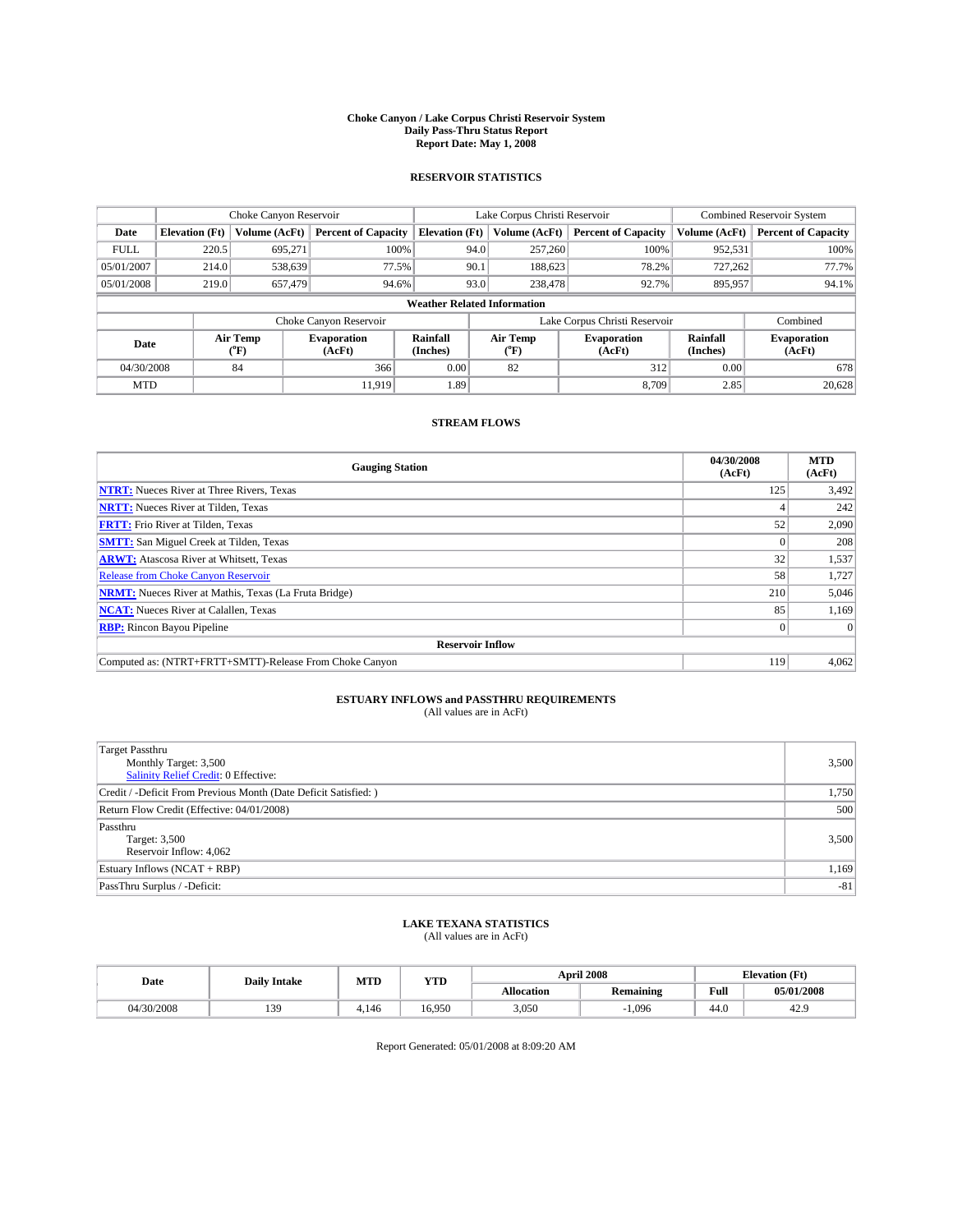#### **Choke Canyon / Lake Corpus Christi Reservoir System Daily Pass-Thru Status Report Report Date: May 2, 2008**

#### **RESERVOIR STATISTICS**

|             | Choke Canyon Reservoir             |                  |                            |                       | Lake Corpus Christi Reservoir |                  |                               |                      | <b>Combined Reservoir System</b> |  |  |
|-------------|------------------------------------|------------------|----------------------------|-----------------------|-------------------------------|------------------|-------------------------------|----------------------|----------------------------------|--|--|
| Date        | <b>Elevation</b> (Ft)              | Volume (AcFt)    | <b>Percent of Capacity</b> | <b>Elevation</b> (Ft) |                               | Volume (AcFt)    | <b>Percent of Capacity</b>    | Volume (AcFt)        | <b>Percent of Capacity</b>       |  |  |
| <b>FULL</b> | 220.5                              | 695,271          | 100%                       |                       | 94.0                          | 257,260          | 100%                          | 952,531              | 100%                             |  |  |
| 05/02/2007  | 214.0                              | 538,861          | 77.5%                      |                       | 90.1                          | 188.288          | 78.0%                         | 727,149              | 77.6%                            |  |  |
| 05/02/2008  | 219.0                              | 656,727          | 94.5%                      |                       | 92.9                          | 238.121          | 92.6%                         | 894.848              | 93.9%                            |  |  |
|             | <b>Weather Related Information</b> |                  |                            |                       |                               |                  |                               |                      |                                  |  |  |
|             |                                    |                  | Choke Canyon Reservoir     |                       |                               |                  | Lake Corpus Christi Reservoir |                      | Combined                         |  |  |
| Date        |                                    | Air Temp<br>(°F) | Evaporation<br>(AcFt)      | Rainfall<br>(Inches)  |                               | Air Temp<br>("F) | <b>Evaporation</b><br>(AcFt)  | Rainfall<br>(Inches) | <b>Evaporation</b><br>(AcFt)     |  |  |
| 05/01/2008  |                                    | 91               | 322                        | 0.00                  |                               | 89               | 416                           | 0.00                 | 738                              |  |  |
| <b>MTD</b>  |                                    |                  | 322                        | 0.00                  |                               |                  | 416                           | 0.00                 | 738                              |  |  |

### **STREAM FLOWS**

| <b>Gauging Station</b>                                       | 05/01/2008<br>(AcFt) | <b>MTD</b><br>(AcFt) |
|--------------------------------------------------------------|----------------------|----------------------|
| <b>NTRT:</b> Nueces River at Three Rivers, Texas             | 115                  | 115                  |
| <b>NRTT:</b> Nueces River at Tilden, Texas                   |                      |                      |
| <b>FRTT:</b> Frio River at Tilden, Texas                     | 46                   | 46                   |
| <b>SMTT:</b> San Miguel Creek at Tilden, Texas               |                      |                      |
| <b>ARWT:</b> Atascosa River at Whitsett, Texas               | 26                   | 26                   |
| <b>Release from Choke Canyon Reservoir</b>                   | 58                   | 58                   |
| <b>NRMT:</b> Nueces River at Mathis, Texas (La Fruta Bridge) | 204                  | 204                  |
| <b>NCAT:</b> Nueces River at Calallen, Texas                 | 85                   | 85                   |
| <b>RBP:</b> Rincon Bayou Pipeline                            | $\overline{0}$       | $\Omega$             |
| <b>Reservoir Inflow</b>                                      |                      |                      |
| Computed as: (NTRT+FRTT+SMTT)-Release From Choke Canyon      | 104                  | 104                  |

# **ESTUARY INFLOWS and PASSTHRU REQUIREMENTS**<br>(All values are in AcFt)

| Target Passthru<br>Monthly Target: 25,500<br>Salinity Relief Credit: 0 Effective: | 25,500 |
|-----------------------------------------------------------------------------------|--------|
| Credit / -Deficit From Previous Month (Date Deficit Satisfied: )                  | $-81$  |
| Return Flow Credit (Effective: 05/01/2008)                                        | 500    |
| Passthru<br>Target: 25,500<br>Reservoir Inflow: 104                               | 104    |
| Estuary Inflows $(NCAT + RBP)$                                                    | 85     |
| PassThru Surplus / -Deficit:                                                      | 0      |

## **LAKE TEXANA STATISTICS** (All values are in AcFt)

|  | Date           | <b>Daily Intake</b> | MTD | <b>YTD</b> |            | <b>May 2008</b> | <b>Elevation</b> (Ft) |            |
|--|----------------|---------------------|-----|------------|------------|-----------------|-----------------------|------------|
|  |                |                     |     |            | Allocation | Remaining       | Full                  | 05/02/2008 |
|  | /2008<br>05/01 | 120<br>⊾ک≻<br>.     | 139 | 17.088     | 4.100      | 3.961           | 44.0                  | 42.1       |

Report Generated: 05/02/2008 at 9:54:22 AM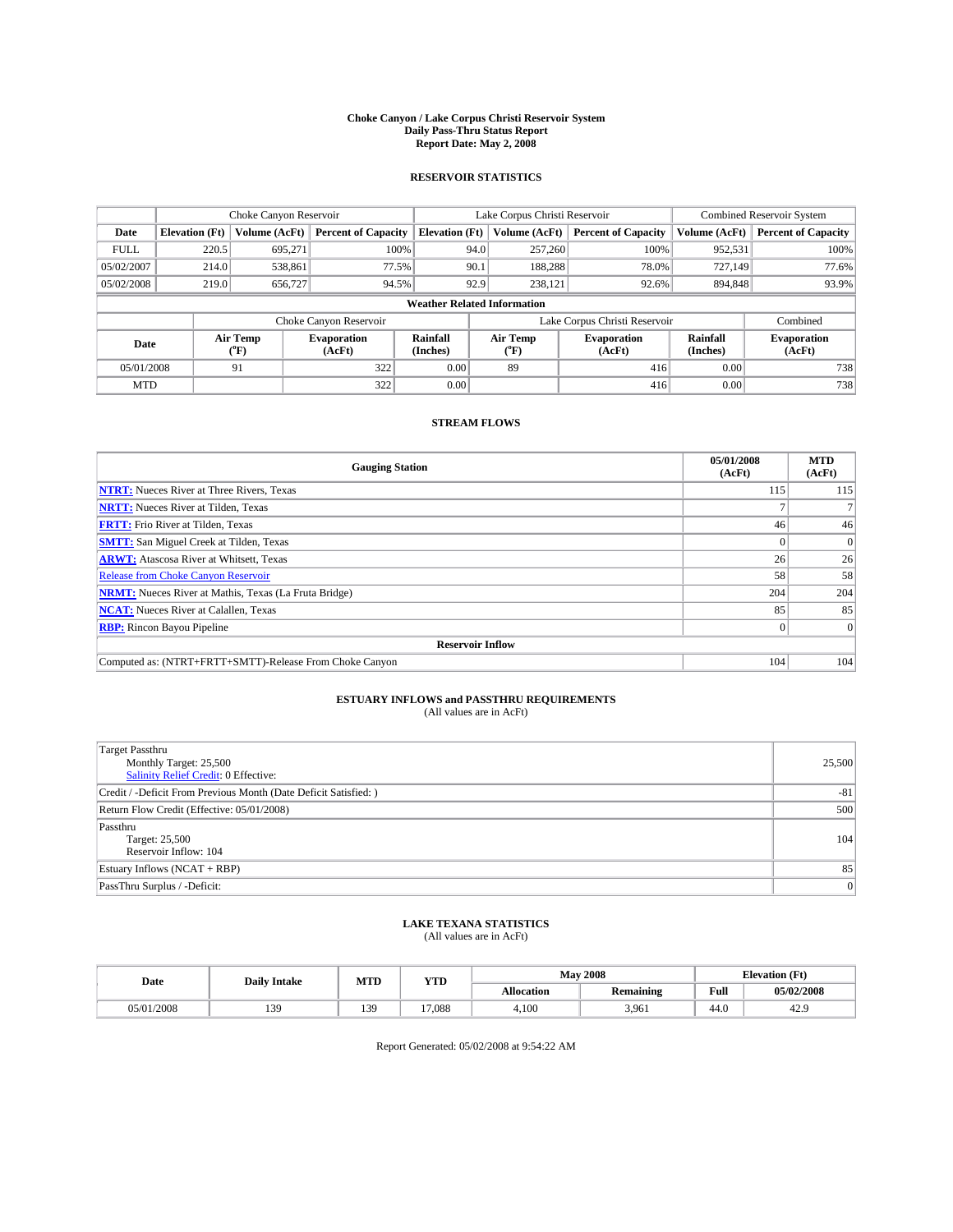#### **Choke Canyon / Lake Corpus Christi Reservoir System Daily Pass-Thru Status Report Report Date: May 3, 2008**

#### **RESERVOIR STATISTICS**

|                                    | Choke Canyon Reservoir |                  |                              |                       | Lake Corpus Christi Reservoir |                  |                               |                      | <b>Combined Reservoir System</b> |  |
|------------------------------------|------------------------|------------------|------------------------------|-----------------------|-------------------------------|------------------|-------------------------------|----------------------|----------------------------------|--|
| Date                               | <b>Elevation</b> (Ft)  | Volume (AcFt)    | <b>Percent of Capacity</b>   | <b>Elevation</b> (Ft) |                               | Volume (AcFt)    | <b>Percent of Capacity</b>    | Volume (AcFt)        | <b>Percent of Capacity</b>       |  |
| <b>FULL</b>                        | 220.5                  | 695,271          | 100%                         |                       | 94.0                          | 257,260          | 100%                          | 952,531              | 100%                             |  |
| 05/03/2007                         | 214.0                  | 538,639          | 77.5%                        |                       | 90.2                          | 190,800          | 79.1%                         | 729.439              | 77.9%                            |  |
| 05/03/2008                         | 219.0                  | 657,229          | 94.5%                        |                       | 93.0                          | 239,193          | 93.0%                         | 896.422              | 94.1%                            |  |
| <b>Weather Related Information</b> |                        |                  |                              |                       |                               |                  |                               |                      |                                  |  |
|                                    |                        |                  | Choke Canyon Reservoir       |                       |                               |                  | Lake Corpus Christi Reservoir |                      | Combined                         |  |
| Date                               |                        | Air Temp<br>(°F) | <b>Evaporation</b><br>(AcFt) | Rainfall<br>(Inches)  |                               | Air Temp<br>("F) | <b>Evaporation</b><br>(AcFt)  | Rainfall<br>(Inches) | <b>Evaporation</b><br>(AcFt)     |  |
| 05/02/2008                         |                        | 89               | 307                          | 0.00                  |                               | 90               | 146                           | 0.00                 | 453                              |  |
| <b>MTD</b>                         |                        |                  | 629                          | 0.00                  |                               |                  | 562                           | 0.00                 | 1,191                            |  |

### **STREAM FLOWS**

| <b>Gauging Station</b>                                       | 05/02/2008<br>(AcFt) | <b>MTD</b><br>(AcFt) |
|--------------------------------------------------------------|----------------------|----------------------|
| <b>NTRT:</b> Nueces River at Three Rivers, Texas             | 89                   | 204                  |
| <b>NRTT:</b> Nueces River at Tilden, Texas                   | 18                   | 26                   |
| <b>FRTT:</b> Frio River at Tilden, Texas                     | 46                   | 91                   |
| <b>SMTT:</b> San Miguel Creek at Tilden, Texas               |                      |                      |
| <b>ARWT:</b> Atascosa River at Whitsett, Texas               | 20                   | 46                   |
| <b>Release from Choke Canyon Reservoir</b>                   | 58                   | 115                  |
| <b>NRMT:</b> Nueces River at Mathis, Texas (La Fruta Bridge) | 181                  | 385                  |
| <b>NCAT:</b> Nueces River at Calallen, Texas                 | 81                   | 167                  |
| <b>RBP:</b> Rincon Bayou Pipeline                            | $\overline{0}$       |                      |
| <b>Reservoir Inflow</b>                                      |                      |                      |
| Computed as: (NTRT+FRTT+SMTT)-Release From Choke Canyon      | 78                   | 181                  |

# **ESTUARY INFLOWS and PASSTHRU REQUIREMENTS**<br>(All values are in AcFt)

| Target Passthru<br>Monthly Target: 25,500                        | 25,500         |
|------------------------------------------------------------------|----------------|
| <b>Salinity Relief Credit: 0 Effective:</b>                      |                |
| Credit / -Deficit From Previous Month (Date Deficit Satisfied: ) | $-81$          |
| Return Flow Credit (Effective: 05/01/2008)                       | 500            |
| Passthru                                                         |                |
| Target: 25,500                                                   | 181            |
| Reservoir Inflow: 181                                            |                |
| Estuary Inflows (NCAT + RBP)                                     | 167            |
| PassThru Surplus / -Deficit:                                     | $\overline{0}$ |

## **LAKE TEXANA STATISTICS** (All values are in AcFt)

| Date       | <b>Daily Intake</b> | MTD | ww<br>Y I D |                   | <b>May 2008</b>  | <b>Elevation</b> (Ft)                   |            |
|------------|---------------------|-----|-------------|-------------------|------------------|-----------------------------------------|------------|
|            |                     |     |             | <b>Allocation</b> | <b>Remaining</b> | Full<br>the contract of the contract of | 05/03/2008 |
| 05/02/2008 | 130                 | 278 | 17.22       | 4.100             | 3.822            | 44.0                                    | 0.<br>42.8 |

Report Generated: 05/03/2008 at 8:10:21 AM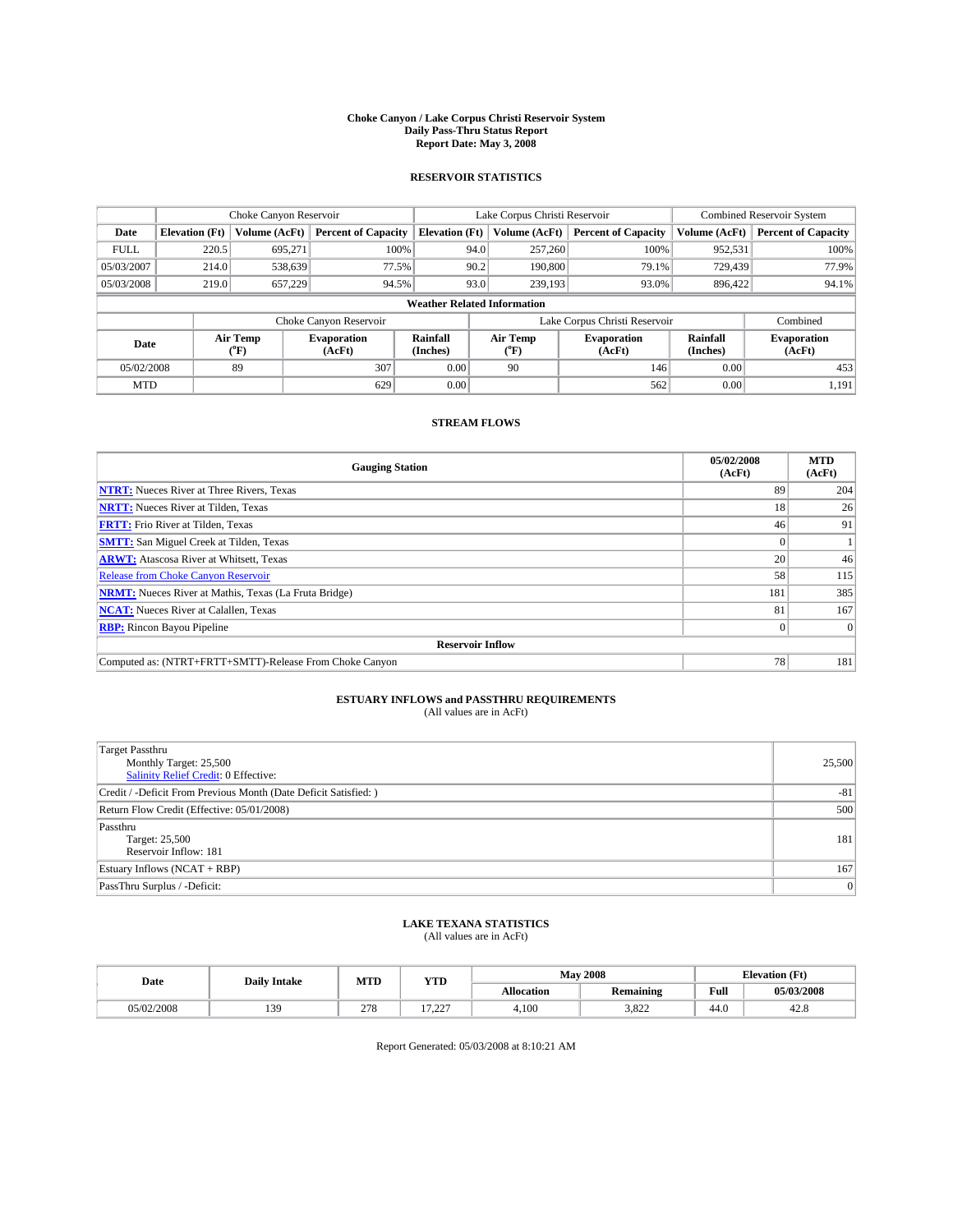#### **Choke Canyon / Lake Corpus Christi Reservoir System Daily Pass-Thru Status Report Report Date: May 4, 2008**

#### **RESERVOIR STATISTICS**

|             | Choke Canyon Reservoir             |                  |                              |                       | Lake Corpus Christi Reservoir |                  |                               |                      | <b>Combined Reservoir System</b> |  |
|-------------|------------------------------------|------------------|------------------------------|-----------------------|-------------------------------|------------------|-------------------------------|----------------------|----------------------------------|--|
| Date        | <b>Elevation</b> (Ft)              | Volume (AcFt)    | <b>Percent of Capacity</b>   | <b>Elevation</b> (Ft) |                               | Volume (AcFt)    | <b>Percent of Capacity</b>    | Volume (AcFt)        | <b>Percent of Capacity</b>       |  |
| <b>FULL</b> | 220.5                              | 695,271          | 100%                         |                       | 94.0                          | 257,260          | 100%                          | 952,531              | 100%                             |  |
| 05/04/2007  | 214.0                              | 538,639          | 77.5%                        |                       | 90.3                          | 192,312          | 79.7%                         | 730,951              | 78.1%                            |  |
| 05/04/2008  | 219.0                              | 656,727          | 94.5%                        |                       | 93.0                          | 238,478          | 92.7%                         | 895.205              | 94.0%                            |  |
|             | <b>Weather Related Information</b> |                  |                              |                       |                               |                  |                               |                      |                                  |  |
|             |                                    |                  | Choke Canyon Reservoir       |                       |                               |                  | Lake Corpus Christi Reservoir |                      | Combined                         |  |
| Date        |                                    | Air Temp<br>(°F) | <b>Evaporation</b><br>(AcFt) | Rainfall<br>(Inches)  |                               | Air Temp<br>("F) | <b>Evaporation</b><br>(AcFt)  | Rainfall<br>(Inches) | <b>Evaporation</b><br>(AcFt)     |  |
| 05/03/2008  |                                    | 81               | 585                          | 0.00                  |                               | 81               | 364                           | 0.00                 | 949                              |  |
| <b>MTD</b>  |                                    |                  | 1.214                        | 0.00                  |                               |                  | 926                           | 0.00                 | 2,140                            |  |

### **STREAM FLOWS**

| <b>Gauging Station</b>                                       | 05/03/2008<br>(AcFt) | <b>MTD</b><br>(AcFt) |
|--------------------------------------------------------------|----------------------|----------------------|
| <b>NTRT:</b> Nueces River at Three Rivers, Texas             | 83                   | 288                  |
| <b>NRTT:</b> Nueces River at Tilden, Texas                   |                      | 34                   |
| <b>FRTT:</b> Frio River at Tilden, Texas                     | 44                   | 135                  |
| <b>SMTT:</b> San Miguel Creek at Tilden, Texas               |                      |                      |
| <b>ARWT:</b> Atascosa River at Whitsett, Texas               | 16 <sup>1</sup>      | 62                   |
| <b>Release from Choke Canyon Reservoir</b>                   | 58                   | 173                  |
| <b>NRMT:</b> Nueces River at Mathis, Texas (La Fruta Bridge) | 183                  | 568                  |
| <b>NCAT:</b> Nueces River at Calallen, Texas                 | 66                   | 232                  |
| <b>RBP:</b> Rincon Bayou Pipeline                            | $\overline{0}$       |                      |
| <b>Reservoir Inflow</b>                                      |                      |                      |
| Computed as: (NTRT+FRTT+SMTT)-Release From Choke Canyon      | 70                   | 251                  |

# **ESTUARY INFLOWS and PASSTHRU REQUIREMENTS**<br>(All values are in AcFt)

| <b>Target Passthru</b><br>Monthly Target: 25,500<br>Salinity Relief Credit: 0 Effective: | 25,500 |
|------------------------------------------------------------------------------------------|--------|
| Credit / -Deficit From Previous Month (Date Deficit Satisfied: )                         | $-81$  |
| Return Flow Credit (Effective: 05/01/2008)                                               | 500    |
| Passthru<br>Target: 25,500<br>Reservoir Inflow: 251                                      | 251    |
| Estuary Inflows (NCAT + RBP)                                                             | 232    |
| PassThru Surplus / -Deficit:                                                             | 0      |

## **LAKE TEXANA STATISTICS** (All values are in AcFt)

| Date       | <b>Daily Intake</b> | MTD | YTD    |                   | <b>May 2008</b>  |                                         | <b>Elevation</b> (Ft) |
|------------|---------------------|-----|--------|-------------------|------------------|-----------------------------------------|-----------------------|
|            |                     |     |        | <b>Allocation</b> | <b>Remaining</b> | Full<br>the contract of the contract of | 05/04/2008            |
| 05/03/2008 | 130                 | 417 | 17.366 | 4.100             | 3.683            | 44.0                                    | າດ<br>42.8            |

Report Generated: 05/04/2008 at 8:04:13 AM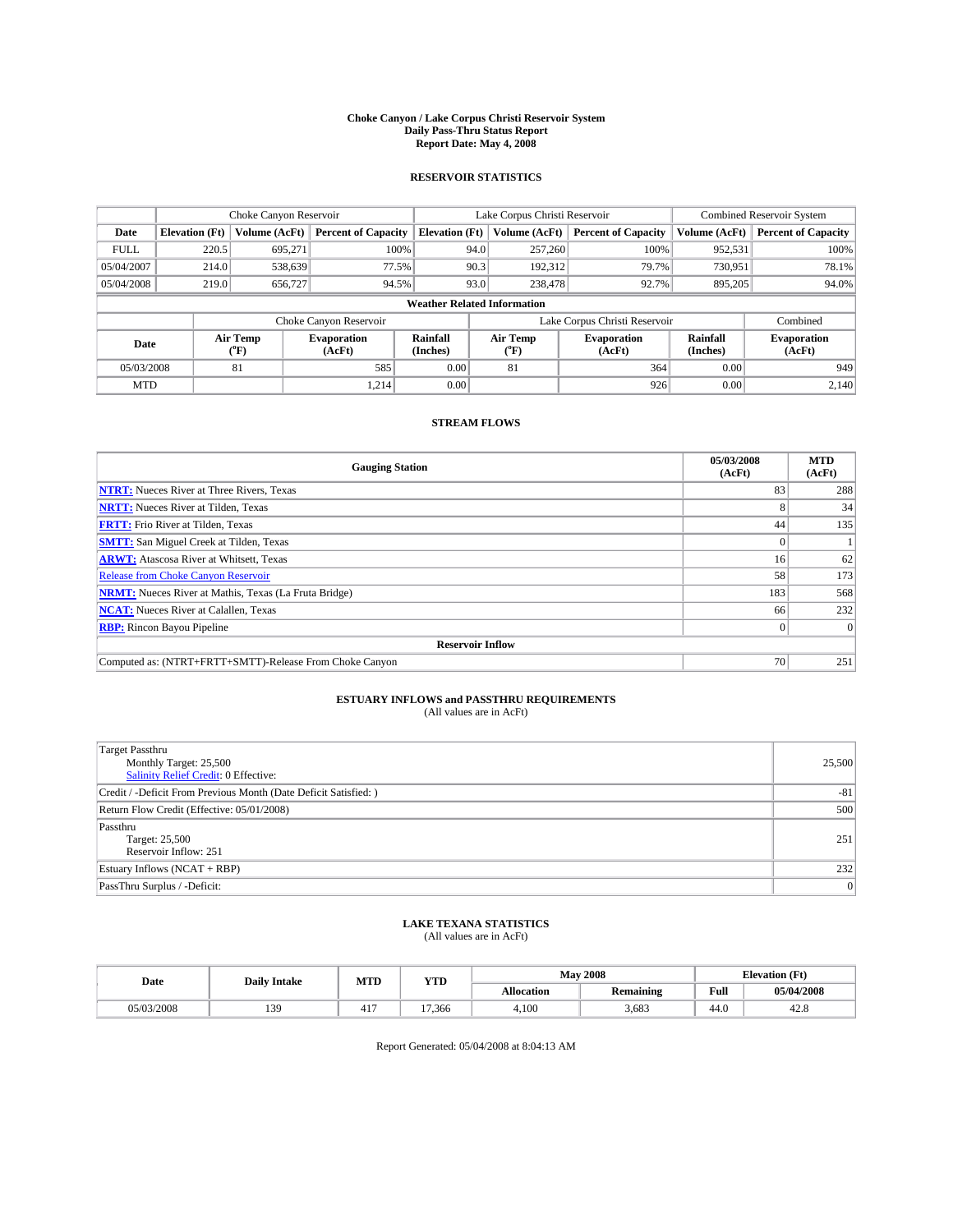#### **Choke Canyon / Lake Corpus Christi Reservoir System Daily Pass-Thru Status Report Report Date: May 5, 2008**

#### **RESERVOIR STATISTICS**

|             | Choke Canyon Reservoir             |                  |                              |                       | Lake Corpus Christi Reservoir |                  |                               |                      | <b>Combined Reservoir System</b> |  |
|-------------|------------------------------------|------------------|------------------------------|-----------------------|-------------------------------|------------------|-------------------------------|----------------------|----------------------------------|--|
| Date        | <b>Elevation</b> (Ft)              | Volume (AcFt)    | <b>Percent of Capacity</b>   | <b>Elevation</b> (Ft) |                               | Volume (AcFt)    | <b>Percent of Capacity</b>    | Volume (AcFt)        | <b>Percent of Capacity</b>       |  |
| <b>FULL</b> | 220.5                              | 695,271          |                              | 100%                  | 94.0                          | 257,260          | 100%                          | 952,531              | 100%                             |  |
| 05/05/2007  | 214.0                              | 538,861          | 77.5%                        |                       | 90.3                          | 192.144          | 79.6%                         | 731,005              | 78.1%                            |  |
| 05/05/2008  | 219.0                              | 656,474          | 94.4%                        |                       | 92.9                          | 237,229          | 92.2%                         | 893,703              | 93.8%                            |  |
|             | <b>Weather Related Information</b> |                  |                              |                       |                               |                  |                               |                      |                                  |  |
|             |                                    |                  | Choke Canyon Reservoir       |                       |                               |                  | Lake Corpus Christi Reservoir |                      | Combined                         |  |
| Date        |                                    | Air Temp<br>(°F) | <b>Evaporation</b><br>(AcFt) | Rainfall<br>(Inches)  |                               | Air Temp<br>("F) | <b>Evaporation</b><br>(AcFt)  | Rainfall<br>(Inches) | <b>Evaporation</b><br>(AcFt)     |  |
| 05/04/2008  |                                    | 80               | 175                          | 0.18                  |                               | 79               | 114                           | 0.02                 | 289                              |  |
| <b>MTD</b>  |                                    |                  | 1,389                        | 0.18                  |                               |                  | 1,040                         | 0.02                 | 2,429                            |  |

### **STREAM FLOWS**

| <b>Gauging Station</b>                                       | 05/04/2008<br>(AcFt) | <b>MTD</b><br>(AcFt) |
|--------------------------------------------------------------|----------------------|----------------------|
| <b>NTRT:</b> Nueces River at Three Rivers, Texas             | 79                   | 367                  |
| <b>NRTT:</b> Nueces River at Tilden, Texas                   |                      | 40                   |
| <b>FRTT:</b> Frio River at Tilden, Texas                     | 42                   | 177                  |
| <b>SMTT:</b> San Miguel Creek at Tilden, Texas               |                      |                      |
| <b>ARWT:</b> Atascosa River at Whitsett, Texas               | 13                   | 74                   |
| <b>Release from Choke Canyon Reservoir</b>                   | 58                   | 230                  |
| <b>NRMT:</b> Nueces River at Mathis, Texas (La Fruta Bridge) | 165                  | 732                  |
| <b>NCAT:</b> Nueces River at Calallen, Texas                 | 56                   | 288                  |
| <b>RBP:</b> Rincon Bayou Pipeline                            | $\overline{0}$       |                      |
| <b>Reservoir Inflow</b>                                      |                      |                      |
| Computed as: (NTRT+FRTT+SMTT)-Release From Choke Canyon      | 64                   | 315                  |

# **ESTUARY INFLOWS and PASSTHRU REQUIREMENTS**<br>(All values are in AcFt)

| <b>Target Passthru</b><br>Monthly Target: 25,500<br>Salinity Relief Credit: 0 Effective: | 25,500         |
|------------------------------------------------------------------------------------------|----------------|
| Credit / -Deficit From Previous Month (Date Deficit Satisfied: )                         | $-81$          |
| Return Flow Credit (Effective: 05/01/2008)                                               | 500            |
| Passthru<br>Target: 25,500<br>Reservoir Inflow: 315                                      | 315            |
| Estuary Inflows (NCAT + RBP)                                                             | 288            |
| PassThru Surplus / -Deficit:                                                             | $\overline{0}$ |

## **LAKE TEXANA STATISTICS** (All values are in AcFt)

| Date       | <b>Daily Intake</b> | MTD | YTD    |                   | <b>May 2008</b>  | <b>Elevation</b> (Ft)                   |            |
|------------|---------------------|-----|--------|-------------------|------------------|-----------------------------------------|------------|
|            |                     |     |        | <b>Allocation</b> | <b>Remaining</b> | Full<br>the contract of the contract of | 05/05/2008 |
| 05/04/2008 | 130                 | 556 | 17,505 | 4.100             | 54<br>້          | 44.0                                    | າດ<br>42.8 |

Report Generated: 05/05/2008 at 8:09:53 AM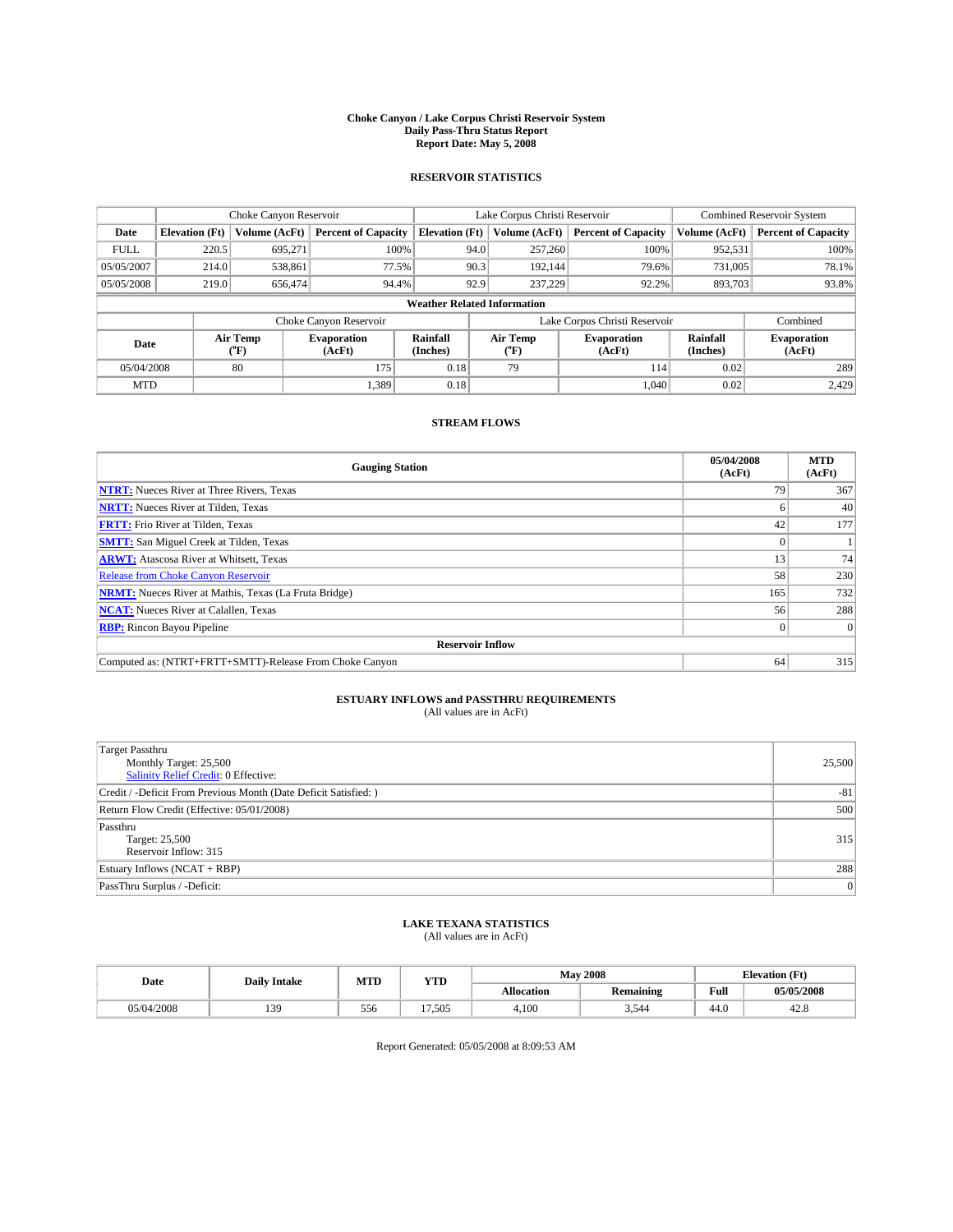#### **Choke Canyon / Lake Corpus Christi Reservoir System Daily Pass-Thru Status Report Report Date: May 6, 2008**

#### **RESERVOIR STATISTICS**

|             | Choke Canyon Reservoir             |                  |                              |                       | Lake Corpus Christi Reservoir |         |                               |                      | <b>Combined Reservoir System</b> |  |
|-------------|------------------------------------|------------------|------------------------------|-----------------------|-------------------------------|---------|-------------------------------|----------------------|----------------------------------|--|
| Date        | <b>Elevation</b> (Ft)              | Volume (AcFt)    | <b>Percent of Capacity</b>   | <b>Elevation</b> (Ft) | Volume (AcFt)                 |         | <b>Percent of Capacity</b>    | Volume (AcFt)        | <b>Percent of Capacity</b>       |  |
| <b>FULL</b> | 220.5                              | 695,271          | 100%                         |                       | 257,260<br>94.0               |         | 100%                          | 952,531              | 100%                             |  |
| 05/06/2007  | 214.0                              | 538,416          | 77.4%                        |                       | 90.3                          | 191,808 | 79.5%                         | 730.224              | 78.0%                            |  |
| 05/06/2008  | 219.0                              | 656.222          | 94.4%                        |                       | 92.9<br>237,764               |         | 92.4%                         | 893,986              | 93.9%                            |  |
|             | <b>Weather Related Information</b> |                  |                              |                       |                               |         |                               |                      |                                  |  |
|             |                                    |                  | Choke Canyon Reservoir       |                       |                               |         | Lake Corpus Christi Reservoir |                      | Combined                         |  |
| Date        |                                    | Air Temp<br>(°F) | <b>Evaporation</b><br>(AcFt) | Rainfall<br>(Inches)  | Air Temp<br>("F)              |         | <b>Evaporation</b><br>(AcFt)  | Rainfall<br>(Inches) | <b>Evaporation</b><br>(AcFt)     |  |
| 05/05/2008  |                                    | 85               | 234                          | 0.46                  | 84                            |         | 260                           | 0.28                 | 494                              |  |
| <b>MTD</b>  |                                    |                  | 1,623                        | 0.64                  |                               |         | 1,300                         | 0.30                 | 2,923                            |  |

### **STREAM FLOWS**

| <b>Gauging Station</b>                                       | 05/05/2008<br>(AcFt) | <b>MTD</b><br>(AcFt) |
|--------------------------------------------------------------|----------------------|----------------------|
| <b>NTRT:</b> Nueces River at Three Rivers, Texas             | 83                   | 451                  |
| <b>NRTT:</b> Nueces River at Tilden, Texas                   | Δ                    | 48                   |
| <b>FRTT:</b> Frio River at Tilden, Texas                     | 46                   | 222                  |
| <b>SMTT:</b> San Miguel Creek at Tilden, Texas               |                      |                      |
| <b>ARWT:</b> Atascosa River at Whitsett, Texas               | 12                   | 86                   |
| <b>Release from Choke Canyon Reservoir</b>                   | 58                   | 288                  |
| <b>NRMT:</b> Nueces River at Mathis, Texas (La Fruta Bridge) | 149                  | 881                  |
| <b>NCAT:</b> Nueces River at Calallen, Texas                 | 60                   | 347                  |
| <b>RBP:</b> Rincon Bayou Pipeline                            | $\vert 0 \vert$      |                      |
| <b>Reservoir Inflow</b>                                      |                      |                      |
| Computed as: (NTRT+FRTT+SMTT)-Release From Choke Canyon      | 72                   | 386                  |

# **ESTUARY INFLOWS and PASSTHRU REQUIREMENTS**<br>(All values are in AcFt)

| <b>Target Passthru</b><br>Monthly Target: 25,500<br>Salinity Relief Credit: 0 Effective: | 25,500 |
|------------------------------------------------------------------------------------------|--------|
| Credit / -Deficit From Previous Month (Date Deficit Satisfied: )                         | $-81$  |
| Return Flow Credit (Effective: 05/01/2008)                                               | 500    |
| Passthru<br>Target: 25,500<br>Reservoir Inflow: 386                                      | 386    |
| Estuary Inflows (NCAT + RBP)                                                             | 347    |
| PassThru Surplus / -Deficit:                                                             | 0      |

## **LAKE TEXANA STATISTICS** (All values are in AcFt)

| Date       | <b>Daily Intake</b> | MTD | YTD    |                   | <b>May 2008</b>  | <b>Elevation</b> (Ft) |            |
|------------|---------------------|-----|--------|-------------------|------------------|-----------------------|------------|
|            |                     |     |        | <b>Allocation</b> | <b>Remaining</b> | Full                  | 05/06/2008 |
| 05/05/2008 | 130                 | 695 | 17.645 | 4.100             | 3.405            | 44.0                  | າດ<br>42.8 |

Report Generated: 05/06/2008 at 8:56:31 AM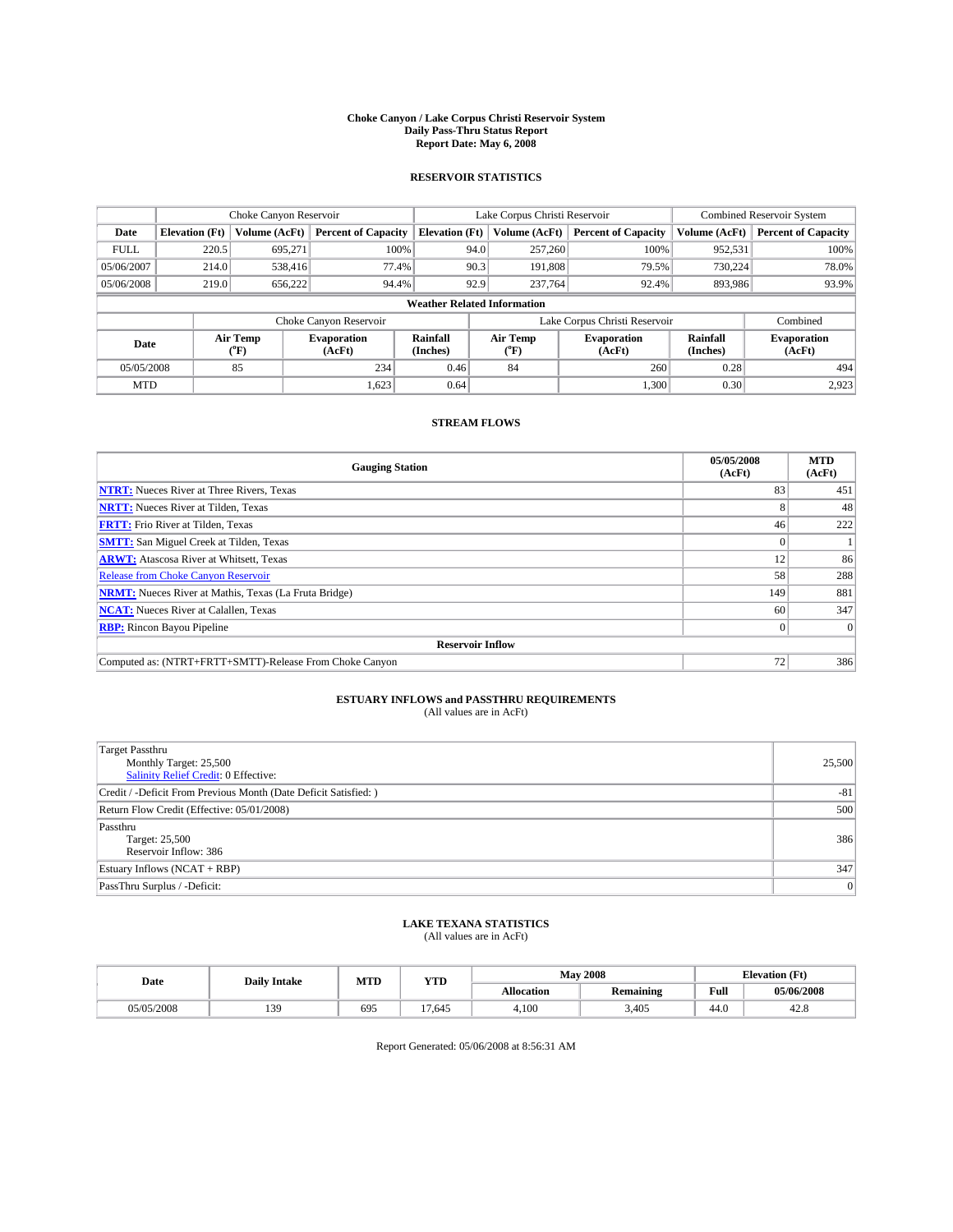#### **Choke Canyon / Lake Corpus Christi Reservoir System Daily Pass-Thru Status Report Report Date: May 7, 2008**

#### **RESERVOIR STATISTICS**

|             | Choke Canyon Reservoir             |                             |                              |                       | Lake Corpus Christi Reservoir | <b>Combined Reservoir System</b> |                      |                              |  |
|-------------|------------------------------------|-----------------------------|------------------------------|-----------------------|-------------------------------|----------------------------------|----------------------|------------------------------|--|
| Date        | <b>Elevation</b> (Ft)              | Volume (AcFt)               | <b>Percent of Capacity</b>   | <b>Elevation</b> (Ft) | Volume (AcFt)                 | <b>Percent of Capacity</b>       | Volume (AcFt)        | <b>Percent of Capacity</b>   |  |
| <b>FULL</b> | 220.5                              | 695,271                     | 100%                         |                       | 257,260<br>94.0               | 100%                             | 952,531              | 100%                         |  |
| 05/07/2007  | 214.0                              | 538.194                     | 77.4%                        |                       | 90.3<br>192,312               | 79.7%                            | 730,506              | 78.0%                        |  |
| 05/07/2008  | 219.0                              | 656,474                     | 94.4%                        |                       | 92.9<br>237,050               | 92.1%                            | 893.524              | 93.8%                        |  |
|             | <b>Weather Related Information</b> |                             |                              |                       |                               |                                  |                      |                              |  |
|             |                                    |                             | Choke Canyon Reservoir       |                       |                               | Lake Corpus Christi Reservoir    |                      | Combined                     |  |
| Date        |                                    | Air Temp<br>${}^{\circ}$ F) | <b>Evaporation</b><br>(AcFt) | Rainfall<br>(Inches)  | Air Temp<br>("F)              | <b>Evaporation</b><br>(AcFt)     | Rainfall<br>(Inches) | <b>Evaporation</b><br>(AcFt) |  |
| 05/06/2008  |                                    | 88                          | 292                          | 0.26                  | 89                            | 260                              | 0.04                 | 552                          |  |
| <b>MTD</b>  |                                    |                             | 1,915                        | 0.90                  |                               | 1,560                            | 0.34                 | 3,475                        |  |

### **STREAM FLOWS**

| <b>Gauging Station</b>                                       | 05/06/2008<br>(AcFt) | <b>MTD</b><br>(AcFt) |
|--------------------------------------------------------------|----------------------|----------------------|
| <b>NTRT:</b> Nueces River at Three Rivers, Texas             | 85                   | 536                  |
| <b>NRTT:</b> Nueces River at Tilden, Texas                   | Q                    | 57                   |
| <b>FRTT:</b> Frio River at Tilden, Texas                     | 46                   | 268                  |
| <b>SMTT:</b> San Miguel Creek at Tilden, Texas               |                      |                      |
| <b>ARWT:</b> Atascosa River at Whitsett, Texas               | 12                   | 97                   |
| <b>Release from Choke Canyon Reservoir</b>                   | 58                   | 345                  |
| <b>NRMT:</b> Nueces River at Mathis, Texas (La Fruta Bridge) | 149                  | 1,030                |
| <b>NCAT:</b> Nueces River at Calallen, Texas                 | 48                   | 395                  |
| <b>RBP:</b> Rincon Bayou Pipeline                            | $\overline{0}$       |                      |
| <b>Reservoir Inflow</b>                                      |                      |                      |
| Computed as: (NTRT+FRTT+SMTT)-Release From Choke Canyon      | 74                   | 460                  |

# **ESTUARY INFLOWS and PASSTHRU REQUIREMENTS**<br>(All values are in AcFt)

| Target Passthru                                                  |                |
|------------------------------------------------------------------|----------------|
| Monthly Target: 25,500                                           | 25,500         |
| <b>Salinity Relief Credit: 0 Effective:</b>                      |                |
| Credit / -Deficit From Previous Month (Date Deficit Satisfied: ) | $-81$          |
| Return Flow Credit (Effective: 05/01/2008)                       | 500            |
| Passthru                                                         |                |
| Target: 25,500                                                   | 460            |
| Reservoir Inflow: 460                                            |                |
| Estuary Inflows (NCAT + RBP)                                     | 395            |
| PassThru Surplus / -Deficit:                                     | $\overline{0}$ |

## **LAKE TEXANA STATISTICS** (All values are in AcFt)

| Date       | <b>Daily Intake</b> | MTD | YTD    |            | <b>May 2008</b>  | <b>Elevation</b> (Ft)                   |            |
|------------|---------------------|-----|--------|------------|------------------|-----------------------------------------|------------|
|            |                     |     |        | Allocation | <b>Remaining</b> | Full<br>the contract of the contract of | 05/07/2008 |
| 05/06/2008 | 130                 | 834 | 17.784 | 4.100      | 3.266            | 44.0                                    | າດ<br>42.8 |

Report Generated: 05/07/2008 at 8:13:19 AM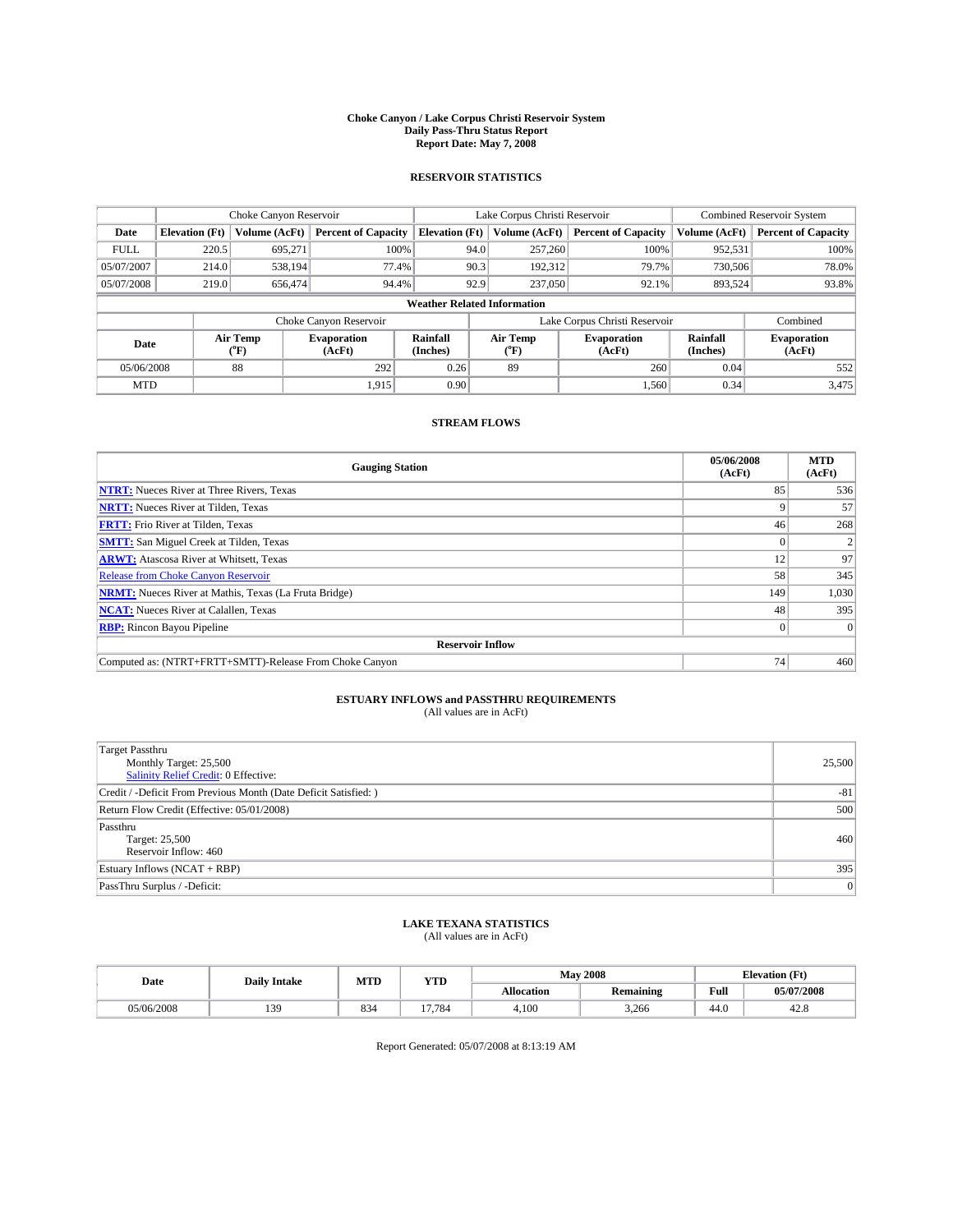#### **Choke Canyon / Lake Corpus Christi Reservoir System Daily Pass-Thru Status Report Report Date: May 8, 2008**

#### **RESERVOIR STATISTICS**

|             | Choke Canyon Reservoir             |                  |                              |                       | Lake Corpus Christi Reservoir | <b>Combined Reservoir System</b> |                      |                              |  |
|-------------|------------------------------------|------------------|------------------------------|-----------------------|-------------------------------|----------------------------------|----------------------|------------------------------|--|
| Date        | <b>Elevation</b> (Ft)              | Volume (AcFt)    | <b>Percent of Capacity</b>   | <b>Elevation</b> (Ft) | Volume (AcFt)                 | <b>Percent of Capacity</b>       | Volume (AcFt)        | <b>Percent of Capacity</b>   |  |
| <b>FULL</b> | 220.5                              | 695,271          | 100%                         |                       | 257,260<br>94.0               | 100%                             | 952,531              | 100%                         |  |
| 05/08/2007  | 214.1                              | 539,974          | 77.7%                        |                       | 90.4<br>193,322               | 80.1%                            | 733,296              | 78.3%                        |  |
| 05/08/2008  | 219.1                              | 658,981          | 94.8%                        |                       | 92.9<br>238,121               | 92.6%                            | 897,102              | 94.2%                        |  |
|             | <b>Weather Related Information</b> |                  |                              |                       |                               |                                  |                      |                              |  |
|             |                                    |                  | Choke Canyon Reservoir       |                       |                               | Lake Corpus Christi Reservoir    |                      | Combined                     |  |
| Date        |                                    | Air Temp<br>(°F) | <b>Evaporation</b><br>(AcFt) | Rainfall<br>(Inches)  | Air Temp<br>("F)              | <b>Evaporation</b><br>(AcFt)     | Rainfall<br>(Inches) | <b>Evaporation</b><br>(AcFt) |  |
| 05/07/2008  |                                    | 90               | 440                          | 0.00                  | 98                            | 322                              | 0.00                 | 762                          |  |
| <b>MTD</b>  |                                    |                  | 2,355                        | 0.90                  |                               | 1,882                            | 0.34                 | 4,237                        |  |

### **STREAM FLOWS**

| <b>Gauging Station</b>                                       | 05/07/2008<br>(AcFt) | <b>MTD</b><br>(AcFt) |  |  |  |  |
|--------------------------------------------------------------|----------------------|----------------------|--|--|--|--|
| <b>NTRT:</b> Nueces River at Three Rivers, Texas             | 83                   | 619                  |  |  |  |  |
| <b>NRTT:</b> Nueces River at Tilden, Texas                   | Q                    | 66                   |  |  |  |  |
| <b>FRTT:</b> Frio River at Tilden, Texas                     | 42                   | 310                  |  |  |  |  |
| <b>SMTT:</b> San Miguel Creek at Tilden, Texas               |                      |                      |  |  |  |  |
| <b>ARWT:</b> Atascosa River at Whitsett, Texas               | 11                   | 108                  |  |  |  |  |
| <b>Release from Choke Canyon Reservoir</b>                   | 58                   | 403                  |  |  |  |  |
| <b>NRMT:</b> Nueces River at Mathis, Texas (La Fruta Bridge) | 147                  | 1,177                |  |  |  |  |
| <b>NCAT:</b> Nueces River at Calallen, Texas                 | 67                   | 463                  |  |  |  |  |
| <b>RBP:</b> Rincon Bayou Pipeline                            | $\theta$             |                      |  |  |  |  |
| <b>Reservoir Inflow</b>                                      |                      |                      |  |  |  |  |
| Computed as: (NTRT+FRTT+SMTT)-Release From Choke Canyon      | 68                   | 528                  |  |  |  |  |

# **ESTUARY INFLOWS and PASSTHRU REQUIREMENTS**<br>(All values are in AcFt)

| Target Passthru<br>Monthly Target: 25,500<br><b>Salinity Relief Credit: 0 Effective:</b> | 25,500 |
|------------------------------------------------------------------------------------------|--------|
|                                                                                          |        |
| Credit / -Deficit From Previous Month (Date Deficit Satisfied: )                         | $-81$  |
| Return Flow Credit (Effective: 05/01/2008)                                               | 500    |
| Passthru                                                                                 |        |
| Target: 25,500                                                                           | 528    |
| Reservoir Inflow: 528                                                                    |        |
| Estuary Inflows (NCAT + RBP)                                                             | 463    |
| PassThru Surplus / -Deficit:                                                             | 354    |

## **LAKE TEXANA STATISTICS** (All values are in AcFt)

| Date       | <b>Daily Intake</b> | MTI | <b>WTPD</b><br>1 I D |                   | <b>May 2008</b>  | <b>Elevation</b> (Ft)                   |            |
|------------|---------------------|-----|----------------------|-------------------|------------------|-----------------------------------------|------------|
|            |                     |     |                      | <b>Allocation</b> | <b>Remaining</b> | Full<br>the contract of the contract of | 05/08/2008 |
| 05/07/2008 | 130                 | 974 | 17.023<br>رے ر       | 4.100             | 3.126            | 44.0                                    | 42.O       |

Report Generated: 05/08/2008 at 8:47:09 AM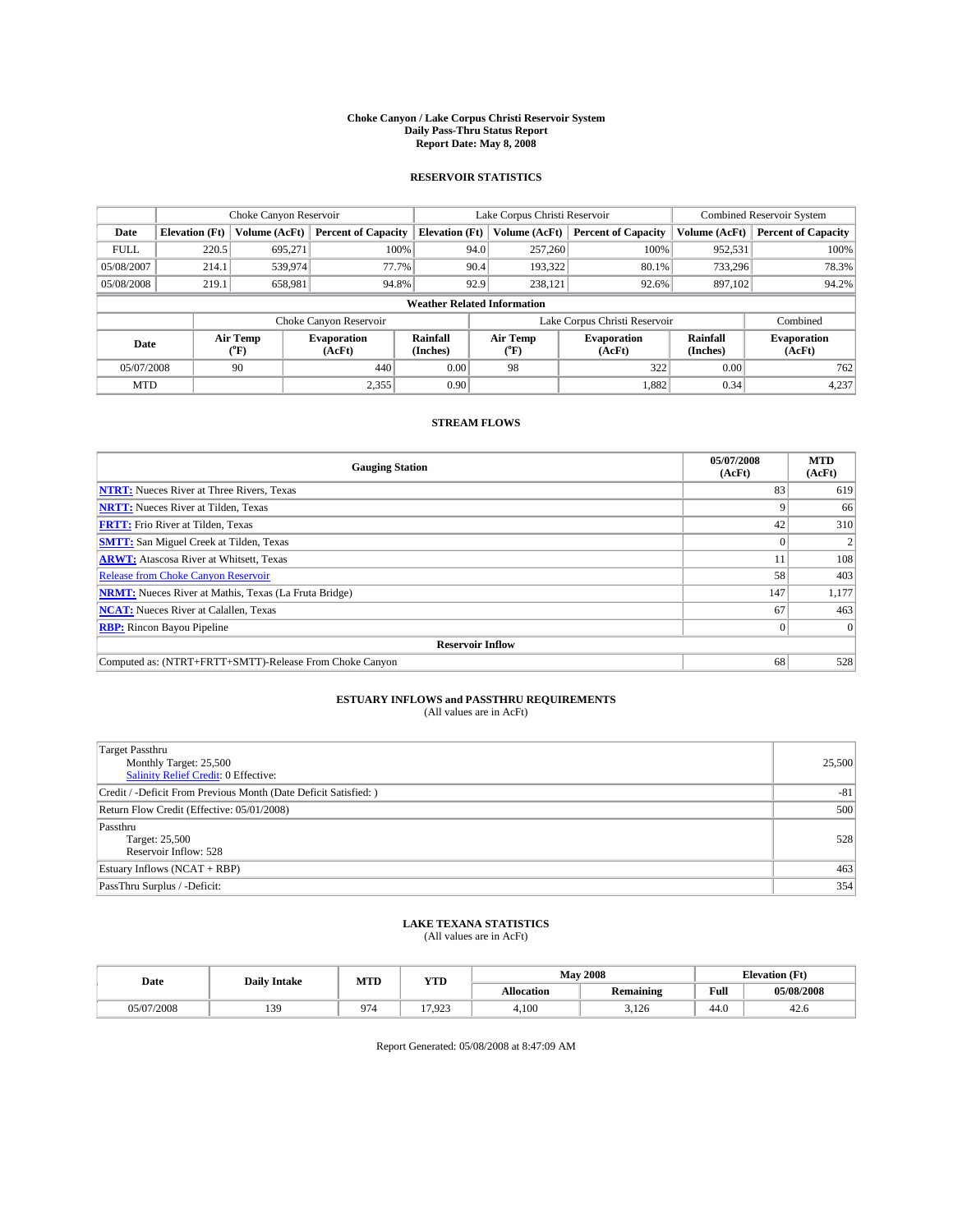#### **Choke Canyon / Lake Corpus Christi Reservoir System Daily Pass-Thru Status Report Report Date: May 9, 2008**

#### **RESERVOIR STATISTICS**

|                                    |                       |                  | Lake Corpus Christi Reservoir |                       |      |                  | <b>Combined Reservoir System</b> |                      |                              |
|------------------------------------|-----------------------|------------------|-------------------------------|-----------------------|------|------------------|----------------------------------|----------------------|------------------------------|
| Date                               | <b>Elevation</b> (Ft) | Volume (AcFt)    | <b>Percent of Capacity</b>    | <b>Elevation</b> (Ft) |      | Volume (AcFt)    | <b>Percent of Capacity</b>       | Volume (AcFt)        | <b>Percent of Capacity</b>   |
| <b>FULL</b>                        | 220.5                 | 695,271          |                               | 100%                  | 94.0 | 257,260          | 100%                             | 952,531              | 100%                         |
| 05/09/2007                         | 214.1                 | 539.529          | 77.6%                         |                       | 90.3 | 191,976          | 79.6%                            | 731,505              | 78.1%                        |
| 05/09/2008                         | 219.1                 | 658,480          | 94.7%                         |                       | 92.9 | 236,872          | 92.1%                            | 895,352              | 94.0%                        |
| <b>Weather Related Information</b> |                       |                  |                               |                       |      |                  |                                  |                      |                              |
|                                    |                       |                  | Choke Canyon Reservoir        |                       |      |                  | Lake Corpus Christi Reservoir    |                      | Combined                     |
| Date                               |                       | Air Temp<br>(°F) | <b>Evaporation</b><br>(AcFt)  | Rainfall<br>(Inches)  |      | Air Temp<br>("F) | <b>Evaporation</b><br>(AcFt)     | Rainfall<br>(Inches) | <b>Evaporation</b><br>(AcFt) |
| 05/08/2008                         |                       | 96               | 469                           | 0.00                  |      | 95               | 322                              | 0.00                 | 791                          |
| <b>MTD</b>                         |                       |                  | 2,824                         | 0.90                  |      |                  | 2,204                            | 0.34                 | 5,028                        |

### **STREAM FLOWS**

| <b>Gauging Station</b>                                       | 05/08/2008<br>(AcFt) | <b>MTD</b><br>(AcFt) |
|--------------------------------------------------------------|----------------------|----------------------|
| <b>NTRT:</b> Nueces River at Three Rivers, Texas             | 81                   | 701                  |
| <b>NRTT:</b> Nueces River at Tilden, Texas                   |                      | 73                   |
| <b>FRTT:</b> Frio River at Tilden, Texas                     | 44                   | 353                  |
| <b>SMTT:</b> San Miguel Creek at Tilden, Texas               |                      |                      |
| <b>ARWT:</b> Atascosa River at Whitsett, Texas               | 9                    | 118                  |
| <b>Release from Choke Canyon Reservoir</b>                   | 58                   | 461                  |
| <b>NRMT:</b> Nueces River at Mathis, Texas (La Fruta Bridge) | 145                  | 1,322                |
| <b>NCAT:</b> Nueces River at Calallen, Texas                 | 34                   | 496                  |
| <b>RBP:</b> Rincon Bayou Pipeline                            | $\overline{0}$       |                      |
| <b>Reservoir Inflow</b>                                      |                      |                      |
| Computed as: (NTRT+FRTT+SMTT)-Release From Choke Canyon      | 68                   | 595                  |

# **ESTUARY INFLOWS and PASSTHRU REQUIREMENTS**<br>(All values are in AcFt)

| Target Passthru                                                  |        |
|------------------------------------------------------------------|--------|
| Monthly Target: 25,500                                           | 25,500 |
| <b>Salinity Relief Credit: 0 Effective:</b>                      |        |
| Credit / -Deficit From Previous Month (Date Deficit Satisfied: ) | $-81$  |
| Return Flow Credit (Effective: 05/01/2008)                       | 500    |
| Passthru                                                         |        |
| Target: 25,500                                                   | 595    |
| Reservoir Inflow: 595                                            |        |
| Estuary Inflows (NCAT + RBP)                                     | 496    |
| PassThru Surplus / -Deficit:                                     | 320    |

## **LAKE TEXANA STATISTICS** (All values are in AcFt)

| Date       | <b>Daily Intake</b> | MTI          | <b>WTPD</b><br>1 I D |                   | <b>May 2008</b>  | <b>Elevation</b> (Ft) |            |
|------------|---------------------|--------------|----------------------|-------------------|------------------|-----------------------|------------|
|            |                     |              |                      | <b>Allocation</b> | <b>Remaining</b> | Full                  | 05/09/2008 |
| 05/08/2008 | 130<br>$\cdot$      | 111<br>1.11. | 18.063               | 4.100             | 2.987            | 44.0                  | 44.        |

Report Generated: 05/09/2008 at 8:27:08 AM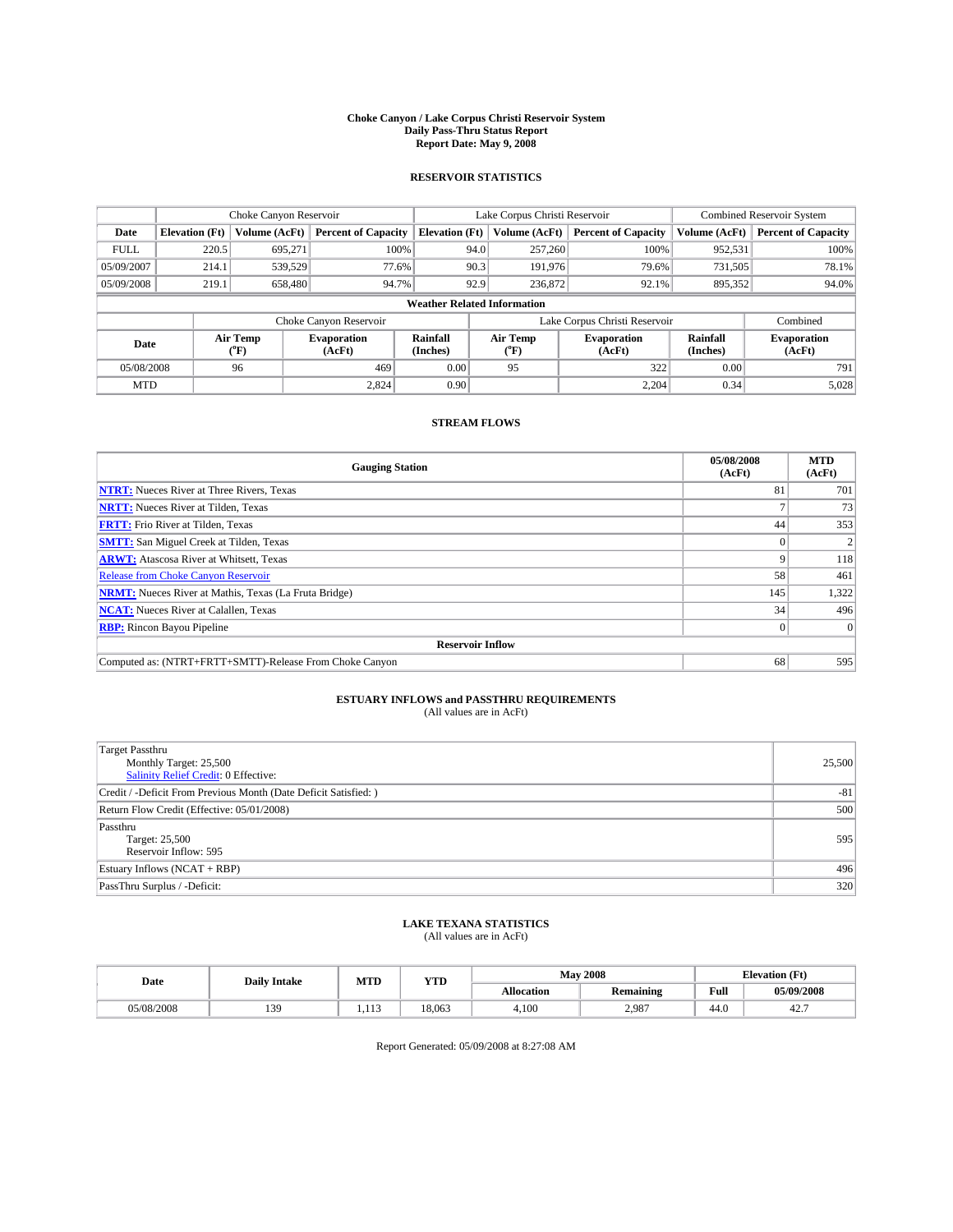#### **Choke Canyon / Lake Corpus Christi Reservoir System Daily Pass-Thru Status Report Report Date: May 10, 2008**

#### **RESERVOIR STATISTICS**

|             | Choke Canyon Reservoir             |                  |                              |                       | Lake Corpus Christi Reservoir | <b>Combined Reservoir System</b> |                      |                              |  |  |
|-------------|------------------------------------|------------------|------------------------------|-----------------------|-------------------------------|----------------------------------|----------------------|------------------------------|--|--|
| Date        | <b>Elevation</b> (Ft)              | Volume (AcFt)    | <b>Percent of Capacity</b>   | <b>Elevation</b> (Ft) | Volume (AcFt)                 | <b>Percent of Capacity</b>       | Volume (AcFt)        | <b>Percent of Capacity</b>   |  |  |
| <b>FULL</b> | 220.5                              | 695,271          | 100%                         | 94.0                  | 257,260                       | 100%                             | 952,531              | 100%                         |  |  |
| 05/10/2007  | 214.1                              | 539,974          | 77.7%                        | 90.3                  | 192,985                       | 80.0%                            | 732,959              | 78.3%                        |  |  |
| 05/10/2008  | 219.0                              | 656,474          | 94.4%                        | 92.8                  | 236,337                       | 91.9%                            | 892,811              | 93.7%                        |  |  |
|             | <b>Weather Related Information</b> |                  |                              |                       |                               |                                  |                      |                              |  |  |
|             |                                    |                  | Choke Canyon Reservoir       |                       |                               | Lake Corpus Christi Reservoir    |                      | Combined                     |  |  |
| Date        |                                    | Air Temp<br>(°F) | <b>Evaporation</b><br>(AcFt) | Rainfall<br>(Inches)  | Air Temp<br>("F)              | <b>Evaporation</b><br>(AcFt)     | Rainfall<br>(Inches) | <b>Evaporation</b><br>(AcFt) |  |  |
| 05/09/2008  |                                    | 92               | 395                          | 0.00                  | 91                            | 291                              | 0.00                 | 686                          |  |  |
| <b>MTD</b>  |                                    |                  | 3.219                        | 0.90                  |                               | 2,495                            | 0.34                 | 5,714                        |  |  |

### **STREAM FLOWS**

| <b>Gauging Station</b>                                       | 05/09/2008<br>(AcFt) | <b>MTD</b><br>(AcFt) |  |  |  |  |  |
|--------------------------------------------------------------|----------------------|----------------------|--|--|--|--|--|
| <b>NTRT:</b> Nueces River at Three Rivers, Texas             | 75                   | 776                  |  |  |  |  |  |
| <b>NRTT:</b> Nueces River at Tilden, Texas                   |                      | 79                   |  |  |  |  |  |
| <b>FRTT:</b> Frio River at Tilden, Texas                     | 44                   | 397                  |  |  |  |  |  |
| <b>SMTT:</b> San Miguel Creek at Tilden, Texas               |                      |                      |  |  |  |  |  |
| <b>ARWT:</b> Atascosa River at Whitsett, Texas               | 9                    | 126                  |  |  |  |  |  |
| <b>Release from Choke Canyon Reservoir</b>                   | 58                   | 518                  |  |  |  |  |  |
| <b>NRMT:</b> Nueces River at Mathis, Texas (La Fruta Bridge) | 173                  | 1,495                |  |  |  |  |  |
| <b>NCAT:</b> Nueces River at Calallen, Texas                 | 9                    | 505                  |  |  |  |  |  |
| <b>RBP:</b> Rincon Bayou Pipeline                            | $\Omega$             |                      |  |  |  |  |  |
| <b>Reservoir Inflow</b>                                      |                      |                      |  |  |  |  |  |
| Computed as: (NTRT+FRTT+SMTT)-Release From Choke Canyon      | 62                   | 657                  |  |  |  |  |  |

# **ESTUARY INFLOWS and PASSTHRU REQUIREMENTS**<br>(All values are in AcFt)

| <b>Target Passthru</b><br>Monthly Target: 25,500<br>Salinity Relief Credit: 0 Effective: | 25,500 |
|------------------------------------------------------------------------------------------|--------|
| Credit / -Deficit From Previous Month (Date Deficit Satisfied: )                         | $-81$  |
| Return Flow Credit (Effective: 05/01/2008)                                               | 500    |
| Passthru<br>Target: 25,500<br>Reservoir Inflow: 657                                      | 657    |
| Estuary Inflows (NCAT + RBP)                                                             | 505    |
| PassThru Surplus / -Deficit:                                                             | 267    |

## **LAKE TEXANA STATISTICS** (All values are in AcFt)

| Date       | <b>Daily Intake</b> | MTI                       | <b>WTPD</b><br>$-11$ |                   | <b>May 2008</b>  | <b>Elevation</b> (Ft) |            |
|------------|---------------------|---------------------------|----------------------|-------------------|------------------|-----------------------|------------|
|            |                     |                           |                      | <b>Allocation</b> | <b>Remaining</b> | Full                  | 05/10/2008 |
| 05/09/2008 | 130                 | 252<br>1.4 J <sub>4</sub> | 18.202               | 4.100             | 2.848            | 44.0                  | 44.        |

Report Generated: 05/10/2008 at 8:08:51 AM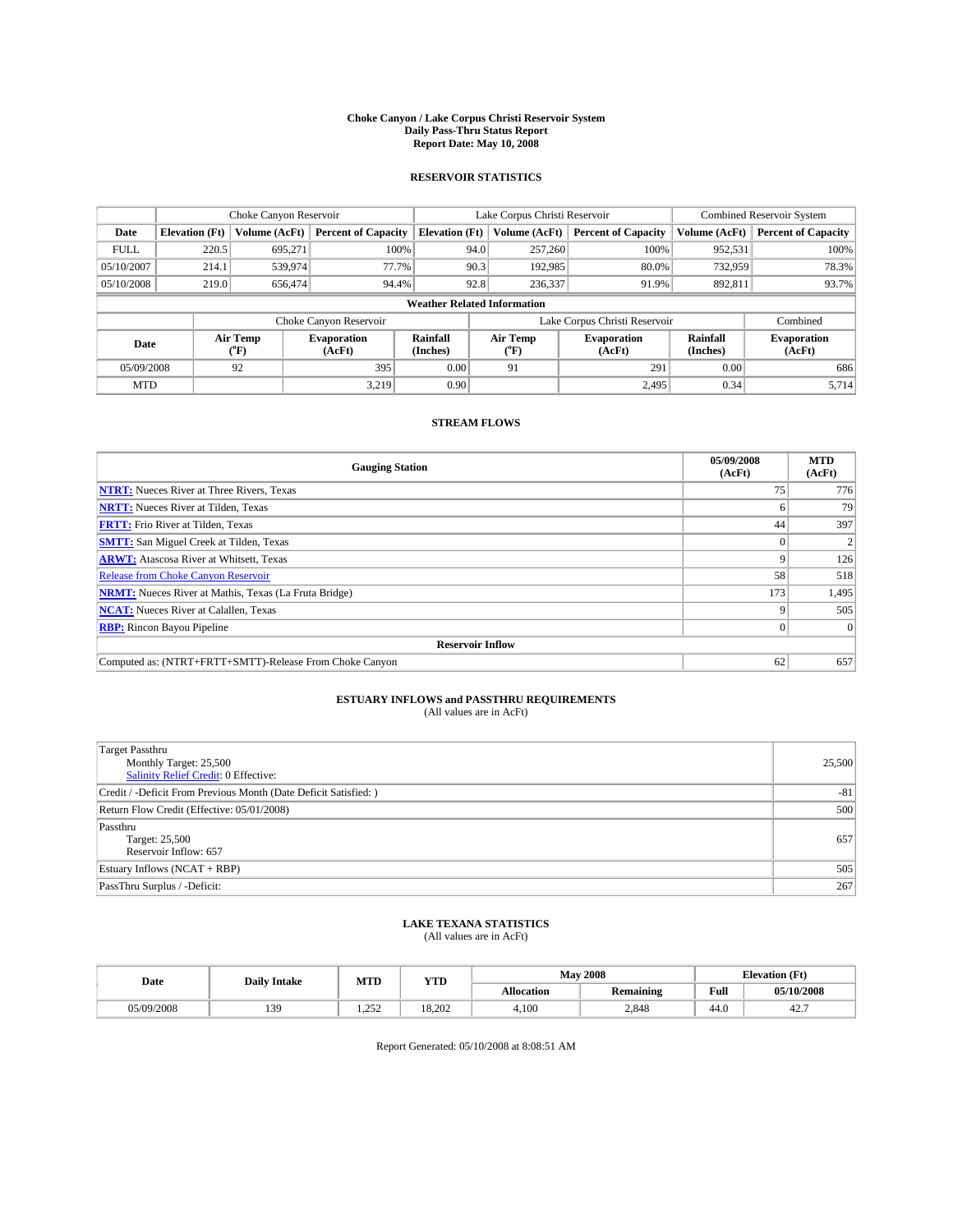#### **Choke Canyon / Lake Corpus Christi Reservoir System Daily Pass-Thru Status Report Report Date: May 11, 2008**

#### **RESERVOIR STATISTICS**

|             | Choke Canyon Reservoir             |                             |                              |                       | Lake Corpus Christi Reservoir |                               | Combined Reservoir System |                              |  |
|-------------|------------------------------------|-----------------------------|------------------------------|-----------------------|-------------------------------|-------------------------------|---------------------------|------------------------------|--|
| Date        | <b>Elevation</b> (Ft)              | Volume (AcFt)               | <b>Percent of Capacity</b>   | <b>Elevation</b> (Ft) | Volume (AcFt)                 | <b>Percent of Capacity</b>    | Volume (AcFt)             | <b>Percent of Capacity</b>   |  |
| <b>FULL</b> | 220.5                              | 695,271                     | 100%                         |                       | 257,260<br>94.0               | 100%                          | 952,531                   | 100%                         |  |
| 05/11/2007  | 214.2                              | 541,322                     | 77.9%                        |                       | 90.4<br>193,154               | 80.1%                         | 734,476                   | 78.4%                        |  |
| 05/11/2008  | 219.0                              | 656.222                     | 94.4%                        |                       | 93.0<br>238,300               | 92.6%                         | 894.522                   | 93.9%                        |  |
|             | <b>Weather Related Information</b> |                             |                              |                       |                               |                               |                           |                              |  |
|             |                                    |                             | Choke Canyon Reservoir       |                       |                               | Lake Corpus Christi Reservoir |                           | Combined                     |  |
| Date        |                                    | Air Temp<br>${}^{\circ}$ F) | <b>Evaporation</b><br>(AcFt) | Rainfall<br>(Inches)  | Air Temp<br>("F)              | <b>Evaporation</b><br>(AcFt)  | Rainfall<br>(Inches)      | <b>Evaporation</b><br>(AcFt) |  |
| 05/10/2008  |                                    | 96                          | 453                          | 0.00                  | 101                           | 312                           | 0.00                      | 765                          |  |
| <b>MTD</b>  |                                    |                             | 3,672                        | 0.90                  |                               | 2,807                         | 0.34                      | 6,479                        |  |

### **STREAM FLOWS**

| <b>Gauging Station</b>                                       | 05/10/2008<br>(AcFt) | <b>MTD</b><br>(AcFt) |  |  |  |  |  |
|--------------------------------------------------------------|----------------------|----------------------|--|--|--|--|--|
| <b>NTRT:</b> Nueces River at Three Rivers, Texas             | 75                   | 852                  |  |  |  |  |  |
| <b>NRTT:</b> Nueces River at Tilden, Texas                   |                      | 83                   |  |  |  |  |  |
| <b>FRTT:</b> Frio River at Tilden, Texas                     | 42                   | 439                  |  |  |  |  |  |
| <b>SMTT:</b> San Miguel Creek at Tilden, Texas               |                      |                      |  |  |  |  |  |
| <b>ARWT:</b> Atascosa River at Whitsett, Texas               | 8                    | 135                  |  |  |  |  |  |
| <b>Release from Choke Canyon Reservoir</b>                   | 58                   | 576                  |  |  |  |  |  |
| <b>NRMT:</b> Nueces River at Mathis, Texas (La Fruta Bridge) | 222                  | 1,717                |  |  |  |  |  |
| <b>NCAT:</b> Nueces River at Calallen, Texas                 | 32                   | 537                  |  |  |  |  |  |
| <b>RBP:</b> Rincon Bayou Pipeline                            | $\overline{0}$       |                      |  |  |  |  |  |
| <b>Reservoir Inflow</b>                                      |                      |                      |  |  |  |  |  |
| Computed as: (NTRT+FRTT+SMTT)-Release From Choke Canyon      | 60                   | 717                  |  |  |  |  |  |

# **ESTUARY INFLOWS and PASSTHRU REQUIREMENTS**<br>(All values are in AcFt)

| <b>Target Passthru</b><br>Monthly Target: 25,500<br>Salinity Relief Credit: 0 Effective: | 25,500 |
|------------------------------------------------------------------------------------------|--------|
| Credit / -Deficit From Previous Month (Date Deficit Satisfied: )                         | $-81$  |
| Return Flow Credit (Effective: 05/01/2008)                                               | 500    |
| Passthru<br>Target: 25,500<br>Reservoir Inflow: 717                                      | 717    |
| Estuary Inflows (NCAT + RBP)                                                             | 537    |
| PassThru Surplus / -Deficit:                                                             | 239    |

## **LAKE TEXANA STATISTICS** (All values are in AcFt)

| Date       | <b>Daily Intake</b> | MTD   | <b>YTD</b> |            | <b>May 2008</b>  | <b>Elevation</b> (Ft)                       |            |
|------------|---------------------|-------|------------|------------|------------------|---------------------------------------------|------------|
|            |                     |       |            | Allocation | <b>Remaining</b> | Full<br>the contract of the contract of the | 05/11/2008 |
| 05/10/2008 | 140                 | 1.392 | 18.342     | 4,100      | 2.708            | 44.0                                        | 44.        |

Report Generated: 05/11/2008 at 8:24:08 AM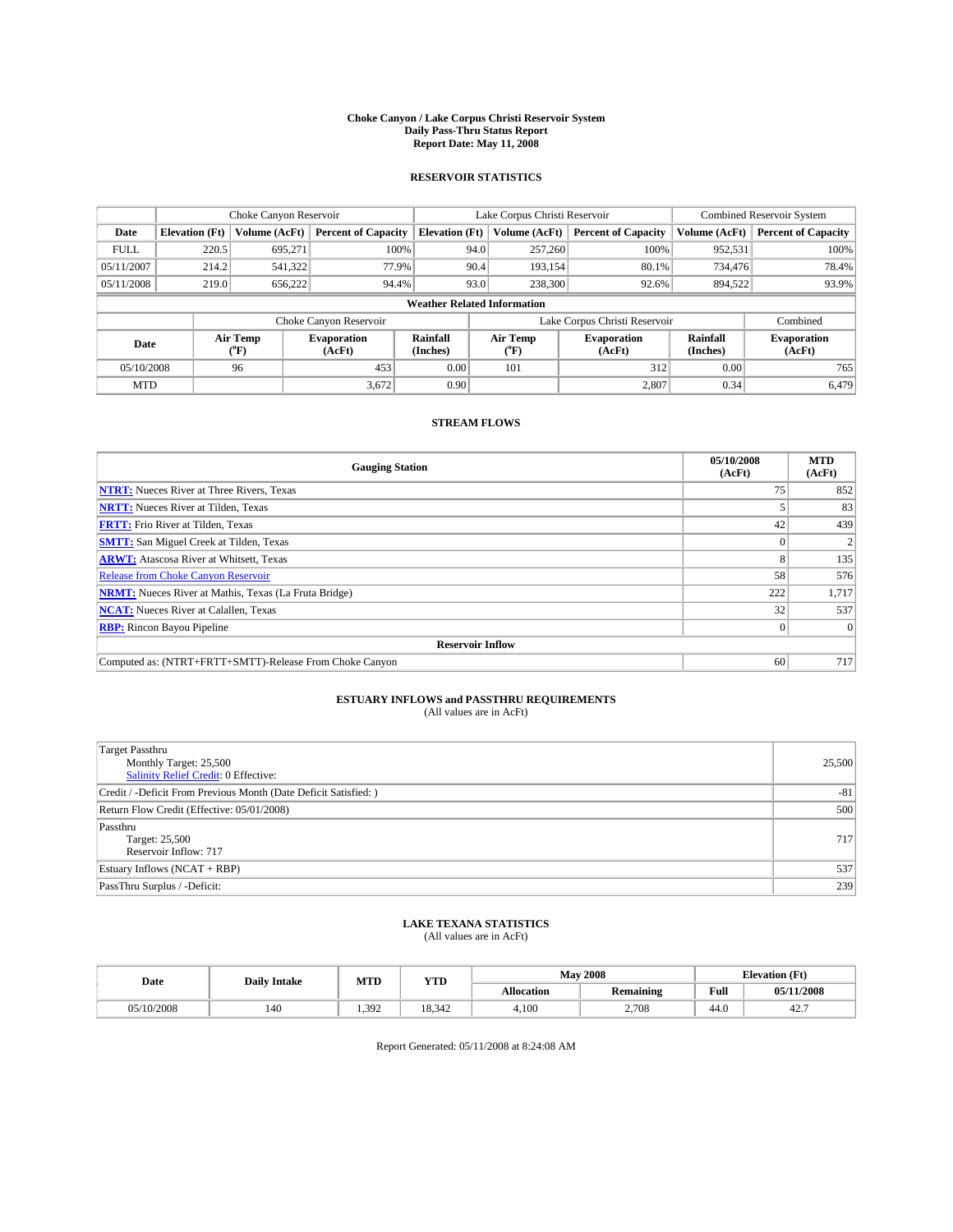#### **Choke Canyon / Lake Corpus Christi Reservoir System Daily Pass-Thru Status Report Report Date: May 12, 2008**

#### **RESERVOIR STATISTICS**

|                                    | Choke Canyon Reservoir |                  |                              |                       | Lake Corpus Christi Reservoir |                  |                               |                      | Combined Reservoir System    |  |
|------------------------------------|------------------------|------------------|------------------------------|-----------------------|-------------------------------|------------------|-------------------------------|----------------------|------------------------------|--|
| Date                               | <b>Elevation</b> (Ft)  | Volume (AcFt)    | <b>Percent of Capacity</b>   | <b>Elevation</b> (Ft) |                               | Volume (AcFt)    | <b>Percent of Capacity</b>    | Volume (AcFt)        | <b>Percent of Capacity</b>   |  |
| <b>FULL</b>                        | 220.5                  | 695,271          | 100%                         |                       | 94.0                          | 257,260          | 100%                          | 952,531              | 100%                         |  |
| 05/12/2007                         | 214.2                  | 542,222          | 78.0%                        |                       | 90.3                          | 192,649          | 79.9%                         | 734,871              | 78.5%                        |  |
| 05/12/2008                         | 219.0                  | 657.229          | 94.5%                        |                       | 92.8                          | 236.159          | 91.8%                         | 893,388              | 93.8%                        |  |
| <b>Weather Related Information</b> |                        |                  |                              |                       |                               |                  |                               |                      |                              |  |
|                                    |                        |                  | Choke Canyon Reservoir       |                       |                               |                  | Lake Corpus Christi Reservoir |                      | Combined                     |  |
| Date                               |                        | Air Temp<br>(°F) | <b>Evaporation</b><br>(AcFt) | Rainfall<br>(Inches)  |                               | Air Temp<br>("F) | <b>Evaporation</b><br>(AcFt)  | Rainfall<br>(Inches) | <b>Evaporation</b><br>(AcFt) |  |
| 05/11/2008                         |                        | 83               | 629                          | 0.00                  |                               | 83               | 426                           | 0.00                 | 1,055                        |  |
| <b>MTD</b>                         |                        |                  | 4,301                        | 0.90                  |                               |                  | 3,233                         | 0.34                 | 7,534                        |  |

### **STREAM FLOWS**

| <b>Gauging Station</b>                                       | 05/11/2008<br>(AcFt) | <b>MTD</b><br>(AcFt) |
|--------------------------------------------------------------|----------------------|----------------------|
| <b>NTRT:</b> Nueces River at Three Rivers, Texas             | 73 <sub>1</sub>      | 925                  |
| <b>NRTT:</b> Nueces River at Tilden, Texas                   |                      | 87                   |
| <b>FRTT:</b> Frio River at Tilden, Texas                     | 40                   | 478                  |
| <b>SMTT:</b> San Miguel Creek at Tilden, Texas               |                      |                      |
| <b>ARWT:</b> Atascosa River at Whitsett, Texas               | 8                    | 143                  |
| <b>Release from Choke Canyon Reservoir</b>                   | 58                   | 633                  |
| <b>NRMT:</b> Nueces River at Mathis, Texas (La Fruta Bridge) | 189                  | 1,906                |
| <b>NCAT:</b> Nueces River at Calallen, Texas                 | 103                  | 640                  |
| <b>RBP:</b> Rincon Bayou Pipeline                            | $\overline{0}$       |                      |
| <b>Reservoir Inflow</b>                                      |                      |                      |
| Computed as: (NTRT+FRTT+SMTT)-Release From Choke Canyon      | 56                   | 773                  |

# **ESTUARY INFLOWS and PASSTHRU REQUIREMENTS**<br>(All values are in AcFt)

| Target Passthru                                                  |        |
|------------------------------------------------------------------|--------|
| Monthly Target: 25,500                                           | 25,500 |
| <b>Salinity Relief Credit: 0 Effective:</b>                      |        |
| Credit / -Deficit From Previous Month (Date Deficit Satisfied: ) | $-81$  |
| Return Flow Credit (Effective: 05/01/2008)                       | 500    |
| Passthru                                                         |        |
| Target: 25,500                                                   | 773    |
| Reservoir Inflow: 773                                            |        |
| Estuary Inflows (NCAT + RBP)                                     | 640    |
| PassThru Surplus / -Deficit:                                     | 286    |

## **LAKE TEXANA STATISTICS** (All values are in AcFt)

| Date          | <b>Daily Intake</b> | MTI            | <b>YTD</b> |                   | <b>May 2008</b>  | <b>Elevation</b> (Ft) |            |
|---------------|---------------------|----------------|------------|-------------------|------------------|-----------------------|------------|
|               |                     |                |            | <b>Allocation</b> | <b>Remaining</b> | Full                  | 05/12/2008 |
| 1/2008<br>٦٢, | 140                 | 532<br>ے رہے ہ | 18.482     | 4.100             | 2.568            | 44.0                  | 44.        |

Report Generated: 05/12/2008 at 8:35:46 AM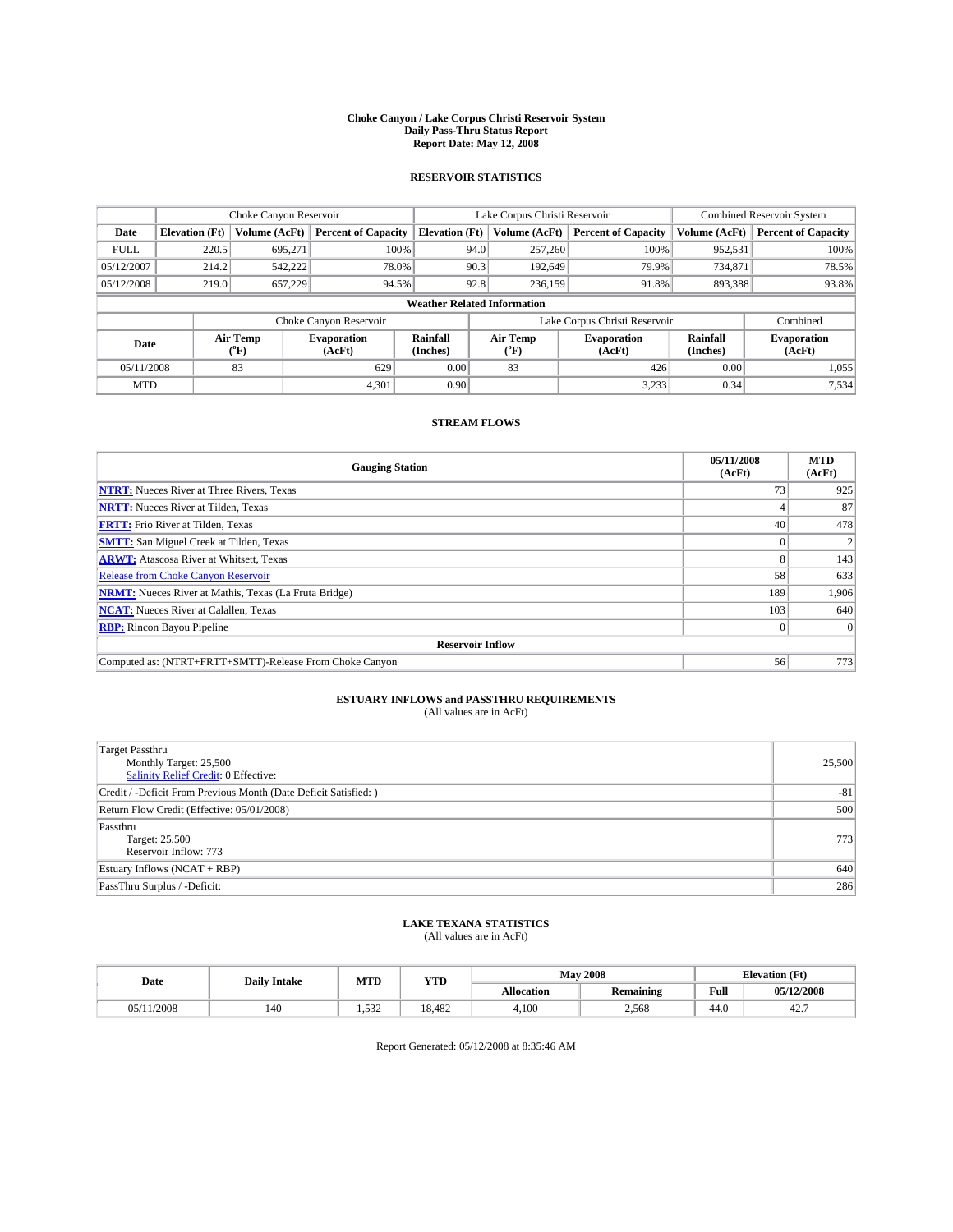#### **Choke Canyon / Lake Corpus Christi Reservoir System Daily Pass-Thru Status Report Report Date: May 13, 2008**

#### **RESERVOIR STATISTICS**

|             | Choke Canyon Reservoir             |                  |                              |                       | Lake Corpus Christi Reservoir |                  |                               |                      | <b>Combined Reservoir System</b> |  |
|-------------|------------------------------------|------------------|------------------------------|-----------------------|-------------------------------|------------------|-------------------------------|----------------------|----------------------------------|--|
| Date        | <b>Elevation</b> (Ft)              | Volume (AcFt)    | <b>Percent of Capacity</b>   | <b>Elevation</b> (Ft) |                               | Volume (AcFt)    | <b>Percent of Capacity</b>    | Volume (AcFt)        | <b>Percent of Capacity</b>       |  |
| <b>FULL</b> | 220.5                              | 695,271          | 100%                         |                       | 94.0                          | 257,260          | 100%                          | 952,531              | 100%                             |  |
| 05/13/2007  | 214.2                              | 541,997          | 78.0%                        |                       | 90.3                          | 192,312          | 79.7%                         | 734,309              | 78.4%                            |  |
| 05/13/2008  | 219.0                              | 655,969          | 94.3%                        |                       | 92.7                          | 234,379          | 91.1%                         | 890,348              | 93.5%                            |  |
|             | <b>Weather Related Information</b> |                  |                              |                       |                               |                  |                               |                      |                                  |  |
|             |                                    |                  | Choke Canyon Reservoir       |                       |                               |                  | Lake Corpus Christi Reservoir |                      | Combined                         |  |
| Date        |                                    | Air Temp<br>(°F) | <b>Evaporation</b><br>(AcFt) | Rainfall<br>(Inches)  |                               | Air Temp<br>("F) | <b>Evaporation</b><br>(AcFt)  | Rainfall<br>(Inches) | <b>Evaporation</b><br>(AcFt)     |  |
| 05/12/2008  |                                    | 85               | 322                          | 0.00                  |                               | 84               | 259                           | 0.00                 | 581                              |  |
| <b>MTD</b>  |                                    |                  | 4,623                        | 0.90                  |                               |                  | 3.492                         | 0.34                 | 8,115                            |  |

### **STREAM FLOWS**

| <b>Gauging Station</b>                                       | 05/12/2008<br>(AcFt) | <b>MTD</b><br>(AcFt) |
|--------------------------------------------------------------|----------------------|----------------------|
| <b>NTRT:</b> Nueces River at Three Rivers, Texas             | 71                   | 996                  |
| <b>NRTT:</b> Nueces River at Tilden, Texas                   |                      | 90                   |
| <b>FRTT:</b> Frio River at Tilden, Texas                     | 36                   | 514                  |
| <b>SMTT:</b> San Miguel Creek at Tilden, Texas               |                      |                      |
| <b>ARWT:</b> Atascosa River at Whitsett, Texas               |                      | 150                  |
| <b>Release from Choke Canyon Reservoir</b>                   | 58                   | 691                  |
| <b>NRMT:</b> Nueces River at Mathis, Texas (La Fruta Bridge) | 173                  | 2,078                |
| <b>NCAT:</b> Nueces River at Calallen, Texas                 | 42                   | 681                  |
| <b>RBP:</b> Rincon Bayou Pipeline                            |                      | $\Omega$             |
| <b>Reservoir Inflow</b>                                      |                      |                      |
| Computed as: (NTRT+FRTT+SMTT)-Release From Choke Canyon      | 50                   | 822                  |

# **ESTUARY INFLOWS and PASSTHRU REQUIREMENTS**<br>(All values are in AcFt)

| Target Passthru<br>Monthly Target: 25,500<br>Salinity Relief Credit: 0 Effective: | 25,500 |
|-----------------------------------------------------------------------------------|--------|
| Credit / -Deficit From Previous Month (Date Deficit Satisfied: )                  | $-81$  |
| Return Flow Credit (Effective: 05/01/2008)                                        | 500    |
| Passthru<br>Target: 25,500<br>Reservoir Inflow: 822                               | 822    |
| Estuary Inflows (NCAT + RBP)                                                      | 681    |
| PassThru Surplus / -Deficit:                                                      | 278    |

## **LAKE TEXANA STATISTICS** (All values are in AcFt)

| Date       | <b>Daily Intake</b> | MTD            | T/TD<br>1 I D |                   | <b>May 2008</b> | <b>Elevation</b> (Ft) |            |
|------------|---------------------|----------------|---------------|-------------------|-----------------|-----------------------|------------|
|            |                     |                |               | <b>Allocation</b> | Remaining       | Full                  | 05/13/2008 |
| 05/12/2008 | 140                 | $\sim$<br>.012 | 18.621        | 4.100             | 2.428           | 44.0                  | 44.0       |

Report Generated: 05/13/2008 at 8:38:54 AM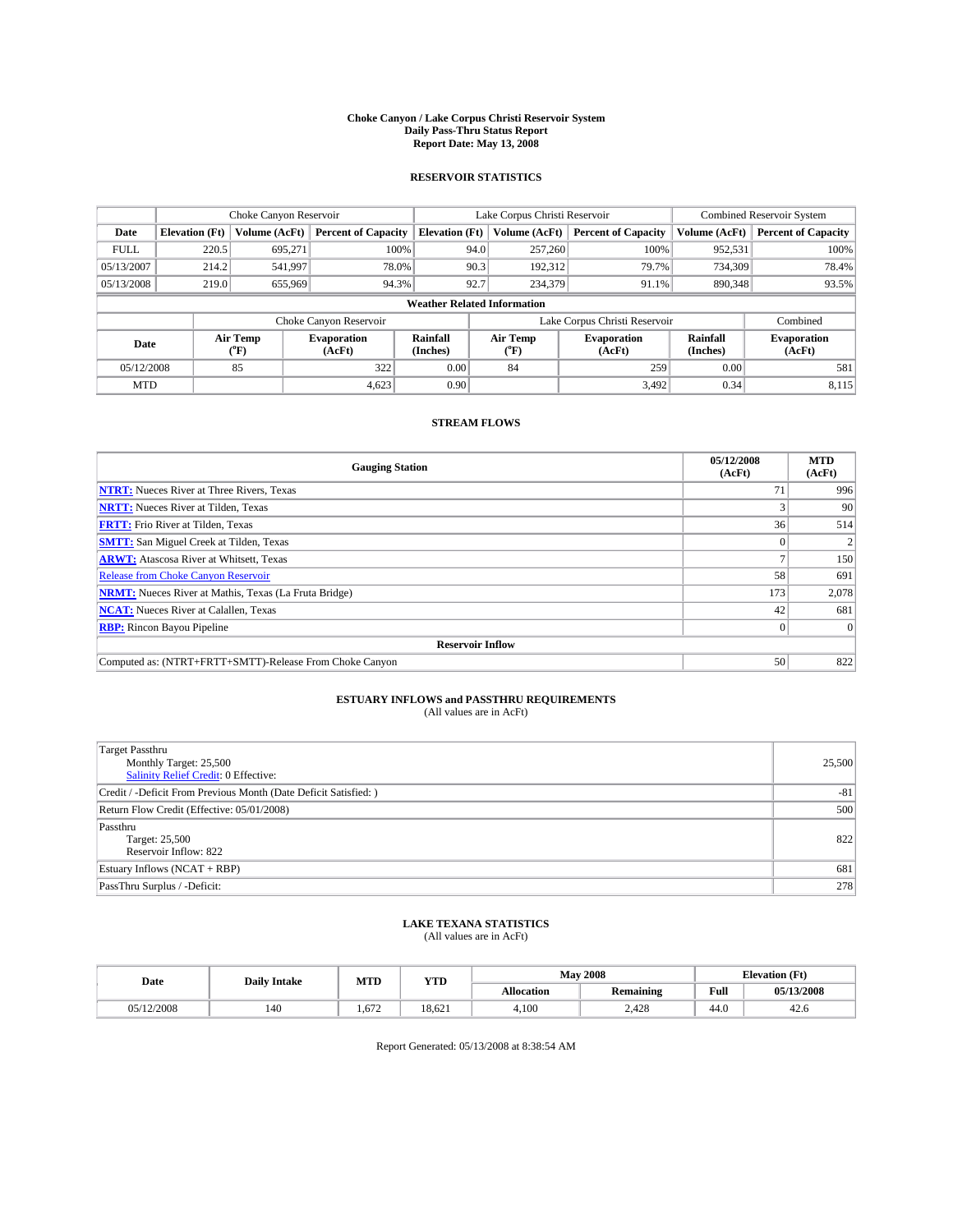#### **Choke Canyon / Lake Corpus Christi Reservoir System Daily Pass-Thru Status Report Report Date: May 14, 2008**

#### **RESERVOIR STATISTICS**

|             | Choke Canyon Reservoir             |                  |                              |                       | Lake Corpus Christi Reservoir | <b>Combined Reservoir System</b> |                             |                              |  |  |
|-------------|------------------------------------|------------------|------------------------------|-----------------------|-------------------------------|----------------------------------|-----------------------------|------------------------------|--|--|
| Date        | <b>Elevation</b> (Ft)              | Volume (AcFt)    | <b>Percent of Capacity</b>   | <b>Elevation</b> (Ft) | Volume (AcFt)                 | <b>Percent of Capacity</b>       | Volume (AcFt)               | <b>Percent of Capacity</b>   |  |  |
| <b>FULL</b> | 220.5                              | 695,271          | 100%                         |                       | 257,260<br>94.0               | 100%                             | 952,531                     | 100%                         |  |  |
| 05/14/2007  | 214.1                              | 540,197          | 77.7%                        |                       | 90.3<br>191,808               | 79.5%                            | 732,005                     | 78.2%                        |  |  |
| 05/14/2008  | 219.0                              | 655,969          | 94.3%                        | 92.7                  | 234,557                       | 91.2%                            | 890.526                     | 93.5%                        |  |  |
|             | <b>Weather Related Information</b> |                  |                              |                       |                               |                                  |                             |                              |  |  |
|             |                                    |                  | Choke Canyon Reservoir       |                       |                               | Lake Corpus Christi Reservoir    |                             | Combined                     |  |  |
| Date        |                                    | Air Temp<br>(°F) | <b>Evaporation</b><br>(AcFt) | Rainfall<br>(Inches)  | Air Temp<br>("F)              | <b>Evaporation</b><br>(AcFt)     | <b>Rainfall</b><br>(Inches) | <b>Evaporation</b><br>(AcFt) |  |  |
| 05/13/2008  |                                    | 92               | 380                          | 0.00                  | 90                            | 155                              | 0.00                        | 535                          |  |  |
| <b>MTD</b>  |                                    |                  | 5,003                        | 0.90                  |                               | 3,647                            | 0.34                        | 8,650                        |  |  |

### **STREAM FLOWS**

| <b>Gauging Station</b>                                       | 05/13/2008<br>(AcFt) | <b>MTD</b><br>(AcFt) |
|--------------------------------------------------------------|----------------------|----------------------|
| <b>NTRT:</b> Nueces River at Three Rivers, Texas             | 71                   | 1,068                |
| <b>NRTT:</b> Nueces River at Tilden, Texas                   |                      | 93                   |
| <b>FRTT:</b> Frio River at Tilden, Texas                     | 40                   | 554                  |
| <b>SMTT:</b> San Miguel Creek at Tilden, Texas               |                      |                      |
| <b>ARWT:</b> Atascosa River at Whitsett, Texas               | h.                   | 156                  |
| <b>Release from Choke Canyon Reservoir</b>                   | 58                   | 748                  |
| <b>NRMT:</b> Nueces River at Mathis, Texas (La Fruta Bridge) | 173                  | 2,251                |
| <b>NCAT:</b> Nueces River at Calallen, Texas                 | 44                   | 725                  |
| <b>RBP:</b> Rincon Bayou Pipeline                            | $\overline{0}$       |                      |
| <b>Reservoir Inflow</b>                                      |                      |                      |
| Computed as: (NTRT+FRTT+SMTT)-Release From Choke Canyon      | 54                   | 876                  |

# **ESTUARY INFLOWS and PASSTHRU REQUIREMENTS**<br>(All values are in AcFt)

| Target Passthru<br>Monthly Target: 25,500                        | 25,500 |
|------------------------------------------------------------------|--------|
| <b>Salinity Relief Credit: 0 Effective:</b>                      |        |
| Credit / -Deficit From Previous Month (Date Deficit Satisfied: ) | $-81$  |
| Return Flow Credit (Effective: 05/01/2008)                       | 500    |
| Passthru                                                         |        |
| Target: 25,500                                                   | 876    |
| Reservoir Inflow: 876                                            |        |
| Estuary Inflows (NCAT + RBP)                                     | 725    |
| PassThru Surplus / -Deficit:                                     | 268    |

## **LAKE TEXANA STATISTICS** (All values are in AcFt)

| Date       | <b>Daily Intake</b> | MTD  | YTD    |                   | <b>May 2008</b>  |                                         |            |
|------------|---------------------|------|--------|-------------------|------------------|-----------------------------------------|------------|
|            |                     |      |        | <b>Allocation</b> | <b>Remaining</b> | Full<br>the contract of the contract of | 05/14/2008 |
| 05/13/2008 | 140                 | .812 | 18.761 | 4.100             | 2.288            | 44.0                                    | 42.3       |

Report Generated: 05/14/2008 at 8:35:58 AM